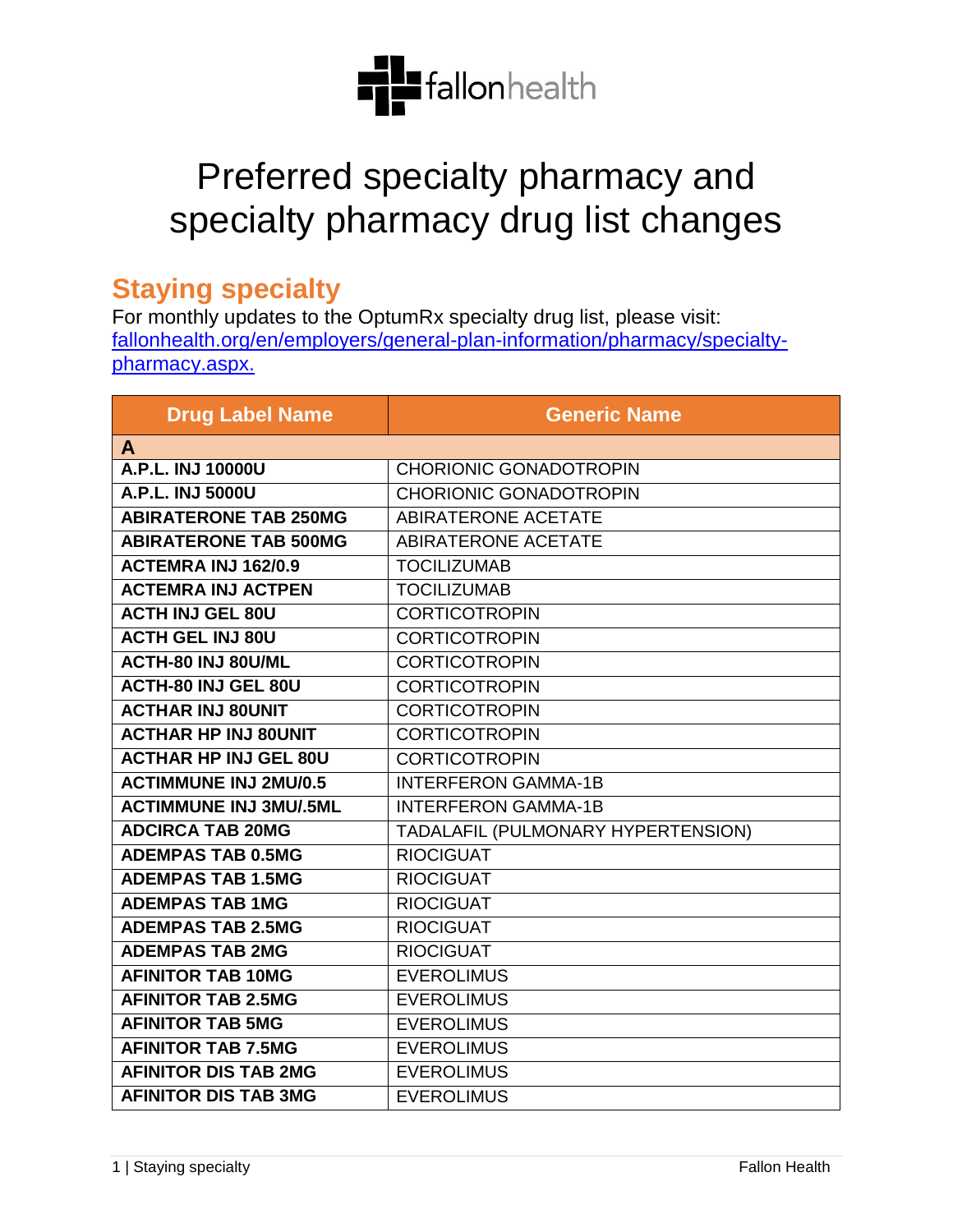| <b>Drug Label Name</b>        | <b>Generic Name</b>                |
|-------------------------------|------------------------------------|
| <b>AFINITOR DIS TAB 5MG</b>   | <b>EVEROLIMUS</b>                  |
| <b>ALECENSA CAP 150MG</b>     | <b>ALECTINIB HCL</b>               |
| <b>ALFERON N INJ 5MU/ML</b>   | <b>INTERFERON ALFA-N3</b>          |
| <b>ALYQ TAB 20MG</b>          | TADALAFIL (PULMONARY HYPERTENSION) |
| <b>AMBRISENTAN TAB 10MG</b>   | <b>AMBRISENTAN</b>                 |
| <b>AMBRISENTAN TAB 5MG</b>    | <b>AMBRISENTAN</b>                 |
| <b>AMPYRA TAB 10MG</b>        | <b>DALFAMPRIDINE</b>               |
| <b>APOKYN INJ 10MG/ML</b>     | APOMORPHINE HYDROCHLORIDE          |
| <b>ARANESP INJ 100MCG</b>     | <b>DARBEPOETIN ALFA</b>            |
| <b>ARANESP INJ 150MCG</b>     | <b>DARBEPOETIN ALFA</b>            |
| <b>ARANESP INJ 200MCG</b>     | <b>DARBEPOETIN ALFA</b>            |
| <b>ARANESP INJ 25MCG</b>      | <b>DARBEPOETIN ALFA</b>            |
| <b>ARANESP INJ 300MCG</b>     | <b>DARBEPOETIN ALFA</b>            |
| <b>ARANESP INJ 40MCG</b>      | <b>DARBEPOETIN ALFA</b>            |
| <b>ARANESP INJ 500MCG</b>     | <b>DARBEPOETIN ALFA</b>            |
| <b>ARANESP INJ 60MCG</b>      | <b>DARBEPOETIN ALFA</b>            |
| <b>ARCALYST INJ 220MG</b>     | <b>RILONACEPT</b>                  |
| <b>AUBAGIO TAB 14MG</b>       | <b>TERIFLUNOMIDE</b>               |
| <b>AUBAGIO TAB 7MG</b>        | <b>TERIFLUNOMIDE</b>               |
| <b>AUSTEDO TAB 12MG</b>       | <b>DEUTETRABENAZINE</b>            |
| <b>AUSTEDO TAB 6MG</b>        | <b>DEUTETRABENAZINE</b>            |
| <b>AUSTEDO TAB 9MG</b>        | DEUTETRABENAZINE                   |
| <b>AVONEX PEN KIT 30MCG</b>   | <b>INTERFERON BETA-1A</b>          |
| <b>AVONEX PREFL KIT 30MCG</b> | <b>INTERFERON BETA-1A</b>          |
| B                             |                                    |
| <b>BAFIERTAM CAP 95MG</b>     | MONOMETHYL FUMARATE                |
| <b>BENLYSTA INJ 200MG/ML</b>  | <b>BELIMUMAB</b>                   |
| <b>BETASERON INJ 0.3MG</b>    | <b>INTERFERON BETA-1B</b>          |
| <b>BETHKIS NEB 300/4ML</b>    | <b>TOBRAMYCIN</b>                  |
| <b>BEXAROTENE CAP 75MG</b>    | <b>BEXAROTENE</b>                  |
| <b>BOSENTAN TAB 125MG</b>     | <b>BOSENTAN</b>                    |
| <b>BOSENTAN TAB 62.5MG</b>    | <b>BOSENTAN</b>                    |
| <b>BOSULIF TAB 100MG</b>      | <b>BOSUTINIB</b>                   |
| <b>BOSULIF TAB 400MG</b>      | <b>BOSUTINIB</b>                   |
| <b>BOSULIF TAB 500MG</b>      | <b>BOSUTINIB</b>                   |
| <b>BRAFTOVI CAP 75MG</b>      | <b>ENCORAFENIB</b>                 |
| <b>BUPHENYL POW</b>           | SODIUM PHENYLBUTYRATE              |
| <b>BUPHENYL TAB 500MG</b>     | SODIUM PHENYLBUTYRATE              |
| $\mathbf C$                   |                                    |
| <b>CABOMETYX TAB 20MG</b>     | <b>CABOZANTINIB S-MALATE</b>       |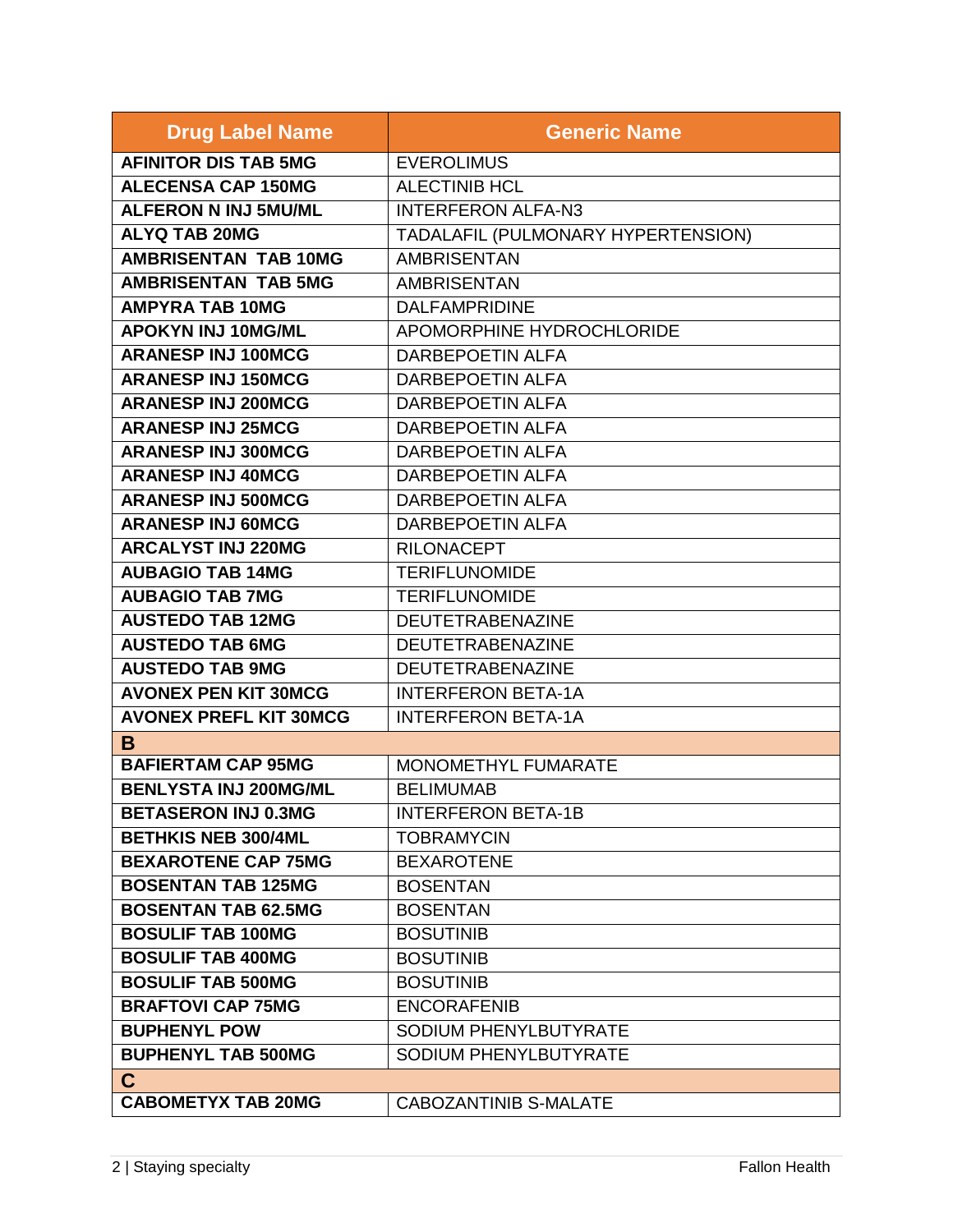| <b>Drug Label Name</b>                     | <b>Generic Name</b>           |
|--------------------------------------------|-------------------------------|
| <b>CABOMETYX TAB 40MG</b>                  | <b>CABOZANTINIB S-MALATE</b>  |
| <b>CABOMETYX TAB 60MG</b>                  | <b>CABOZANTINIB S-MALATE</b>  |
| <b>CAPECITABINE TAB 150MG</b>              | <b>CAPECITABINE</b>           |
| <b>CAPECITABINE TAB 500MG</b>              | <b>CAPECITABINE</b>           |
| <b>CAYSTON INH 75MG</b>                    | <b>AZTREONAM LYSINE</b>       |
| <b>CERDELGA CAP 84MG</b>                   | <b>ELIGLUSTAT TARTRATE</b>    |
| <b>CETROTIDE KIT 0.25MG</b>                | <b>CETRORELIX ACETATE</b>     |
| <b>CHOR GONADOT INJ 10000U</b>             | <b>CHORIONIC GONADOTROPIN</b> |
| <b>CHOR GONADOT INJ</b><br><b>10000UNT</b> | <b>CHORIONIC GONADOTROPIN</b> |
| <b>CHOR GONADOT INJ 5000U</b>              | <b>CHORIONIC GONADOTROPIN</b> |
| CHOREX-10 INJ 10000UNT                     | <b>CHORIONIC GONADOTROPIN</b> |
| CHOREX-5 INJ 5000U                         | <b>CHORIONIC GONADOTROPIN</b> |
| <b>CHORIGON INJ 10000U</b>                 | <b>CHORIONIC GONADOTROPIN</b> |
| <b>CHORON-10 INJ 10000U</b>                | <b>CHORIONIC GONADOTROPIN</b> |
| <b>CIMZIA KIT 200MG</b>                    | <b>CERTOLIZUMAB PEGOL</b>     |
| <b>CIMZIA PREFL KIT 200MG/ML</b>           | <b>CERTOLIZUMAB PEGOL</b>     |
| <b>CIMZIA START KIT 200MG/ML</b>           | <b>CERTOLIZUMAB PEGOL</b>     |
| <b>CLOVIQUE CAP 250MG</b>                  | <b>TRIENTINE HCL</b>          |
| <b>COMETRIQ KIT 100MG</b>                  | <b>CABOZANTINIB S-MALATE</b>  |
| <b>COMETRIQ KIT 140MG</b>                  | <b>CABOZANTINIB S-MALATE</b>  |
| <b>COMETRIQ KIT 60MG</b>                   | <b>CABOZANTINIB S-MALATE</b>  |
| <b>COPAXONE INJ 20MG/ML</b>                | <b>GLATIRAMER ACETATE</b>     |
| <b>COPAXONE INJ 40MG/ML</b>                | <b>GLATIRAMER ACETATE</b>     |
| <b>COPEGUS TAB 200MG</b>                   | RIBAVIRIN (HEPATITIS C)       |
| <b>CORGONJECT-5 INJ 5000U</b>              | <b>CHORIONIC GONADOTROPIN</b> |
| <b>CORTROPHEN INJ GEL 80U</b>              | <b>CORTICOTROPIN</b>          |
| <b>COSENTYX INJ 150MG/ML</b>               | <b>SECUKINUMAB</b>            |
| <b>COSENTYX INJ 300DOSE</b>                | <b>SECUKINUMAB</b>            |
| <b>COSENTYX INJ 75MG/0.5</b>               | <b>SECUKINUMAB</b>            |
| <b>COSENTYX PEN INJ 150MG/ML</b>           | <b>SECUKINUMAB</b>            |
| <b>COSENTYX PEN INJ 300DOSE</b>            | <b>SECUKINUMAB</b>            |
| <b>COTELLIC TAB 20MG</b>                   | <b>COBIMETINIB FUMARATE</b>   |
| <b>CUPRID CAP 250MG</b>                    | <b>TRIENTINE HCL</b>          |
| <b>CYSTAGON CAP 150MG</b>                  | <b>CYSTEAMINE BITARTRATE</b>  |
| <b>CYSTAGON CAP 50MG</b>                   | <b>CYSTEAMINE BITARTRATE</b>  |
| D                                          |                               |
| <b>DALFAMPRIDIN TAB 10MG ER</b>            | <b>DALFAMPRIDINE</b>          |
| <b>DAURISMO TAB 100MG</b>                  | <b>GLASDEGIB MALEATE</b>      |
| <b>DAURISMO TAB 25MG</b>                   | <b>GLASDEGIB MALEATE</b>      |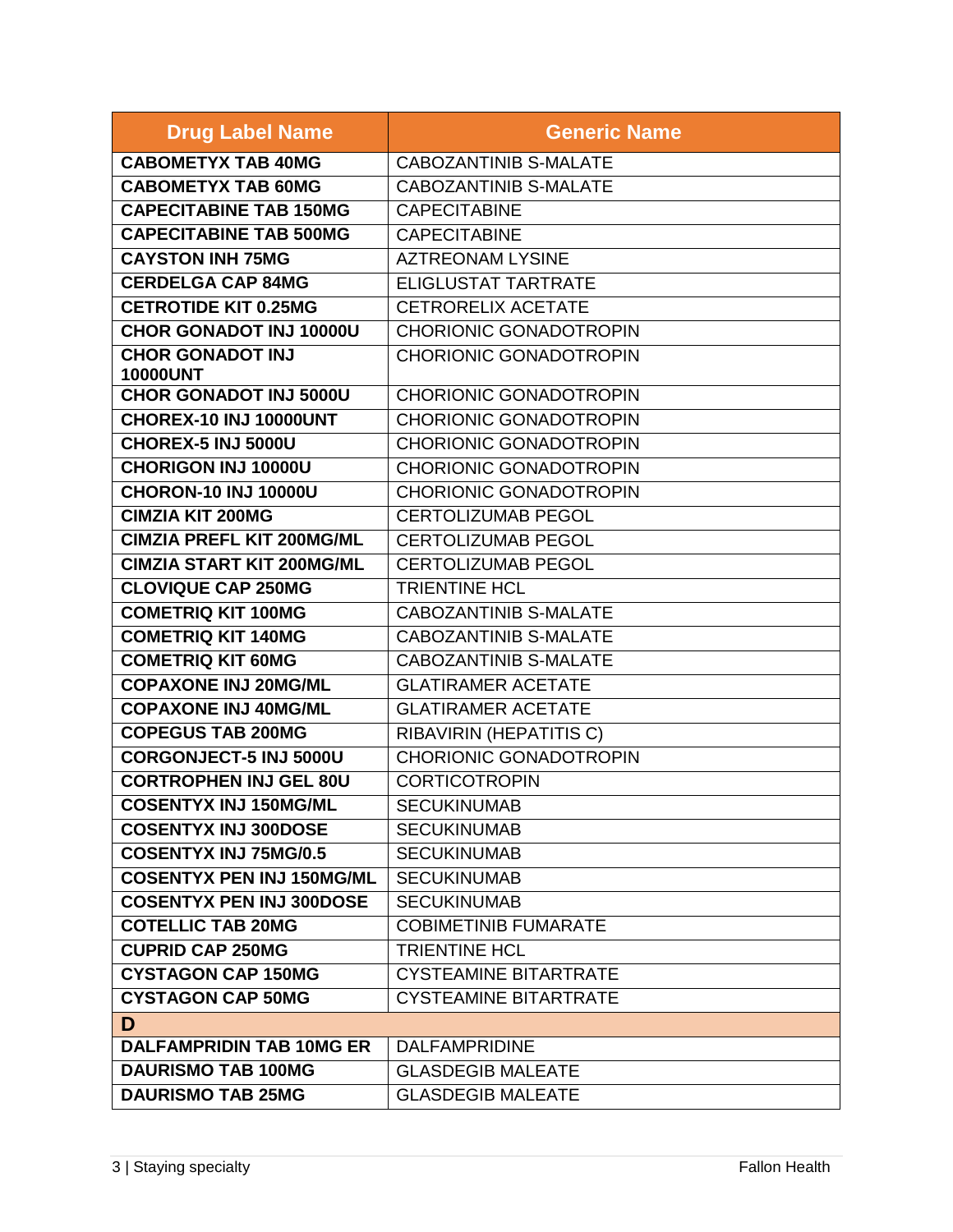| <b>Drug Label Name</b>                     | <b>Generic Name</b>                 |
|--------------------------------------------|-------------------------------------|
| <b>DELTA-LUTIN INJ 250MG/ML</b>            | HYDROXYPROGESTERONE CAPROATE        |
| <b>DEPEN TITRA TAB 250MG</b>               | <b>PENICILLAMINE</b>                |
| <b>DEPROLUTIN INJ 250MG/ML</b>             | HYDROXYPROGESTERONE CAPROATE        |
| <b>DIMETHYL FUM CAP 120MG</b><br>DR        | <b>DIMETHYL FUMARATE</b>            |
| <b>DIMETHYL FUM CAP 240MG</b><br><b>DR</b> | <b>DIMETHYL FUMARATE</b>            |
| <b>DIMETHYL FUM MIS STARTER</b>            | <b>DIMETHYL FUMARATE</b>            |
| <b>DOPTELET TAB 20MG</b>                   | <b>AVATROMBOPAG MALEATE</b>         |
| <b>DROXIDOPA CAP 100MG</b>                 | <b>DROXIDOPA</b>                    |
| <b>DROXIDOPA CAP 200MG</b>                 | <b>DROXIDOPA</b>                    |
| <b>DROXIDOPA CAP 300MG</b>                 | <b>DROXIDOPA</b>                    |
| <b>DUPIXENT INJ 200/1.14</b>               | <b>DUPILUMAB</b>                    |
| <b>DUPIXENT INJ 200MG</b>                  | <b>DUPILUMAB</b>                    |
| <b>DUPIXENT INJ 300/2ML</b>                | <b>DUPILUMAB</b>                    |
| <b>DURALUTIN INJ 250MG/ML</b>              | <b>HYDROXYPROGESTERONE CAPROATE</b> |
| E                                          |                                     |
| <b>ENBREL INJ 25/0.5ML</b>                 | <b>ETANERCEPT</b>                   |
| <b>ENBREL INJ 25MG</b>                     | <b>ETANERCEPT</b>                   |
| <b>ENBREL INJ 50MG/ML</b>                  | <b>ETANERCEPT</b>                   |
| <b>ENBREL MINI INJ 50MG/ML</b>             | <b>ETANERCEPT</b>                   |
| <b>ENBREL SRCLK INJ 50MG/ML</b>            | <b>ETANERCEPT</b>                   |
| <b>ENSPRYNG INJ</b>                        | SATRALIZUMAB-MWGE                   |
| <b>EPCLUSA TAB 200-50MG</b>                | SOFOSBUVIR-VELPATASVIR              |
| EPCLUSA TAB 400-100                        | SOFOSBUVIR-VELPATASVIR              |
| <b>EPIDIOLEX SOL 100MG/ML</b>              | <b>CANNABIDIOL</b>                  |
| EPOGEN INJ 10000/ML                        | <b>EPOETIN ALFA</b>                 |
| EPOGEN INJ 2000/ML                         | <b>EPOETIN ALFA</b>                 |
| EPOGEN INJ 20000/ML                        | <b>EPOETIN ALFA</b>                 |
| EPOGEN INJ 3000/ML                         | <b>EPOETIN ALFA</b>                 |
| EPOGEN INJ 4000/ML                         | <b>EPOETIN ALFA</b>                 |
| EPOGEN INJ 40000/ML                        | <b>EPOETIN ALFA</b>                 |
| <b>ERIVEDGE CAP 150MG</b>                  | <b>VISMODEGIB</b>                   |
| <b>ERLEADA TAB 60MG</b>                    | <b>APALUTAMIDE</b>                  |
| <b>ERLOTINIB TAB 100MG</b>                 | <b>ERLOTINIB HCL</b>                |
| <b>ERLOTINIB TAB 150MG</b>                 | <b>ERLOTINIB HCL</b>                |
| <b>ERLOTINIB TAB 25MG</b>                  | <b>ERLOTINIB HCL</b>                |
| <b>ESBRIET CAP 267MG</b>                   | <b>PIRFENIDONE</b>                  |
| <b>ESBRIET TAB 267MG</b>                   | <b>PIRFENIDONE</b>                  |
| <b>ESBRIET TAB 801MG</b>                   | <b>PIRFENIDONE</b>                  |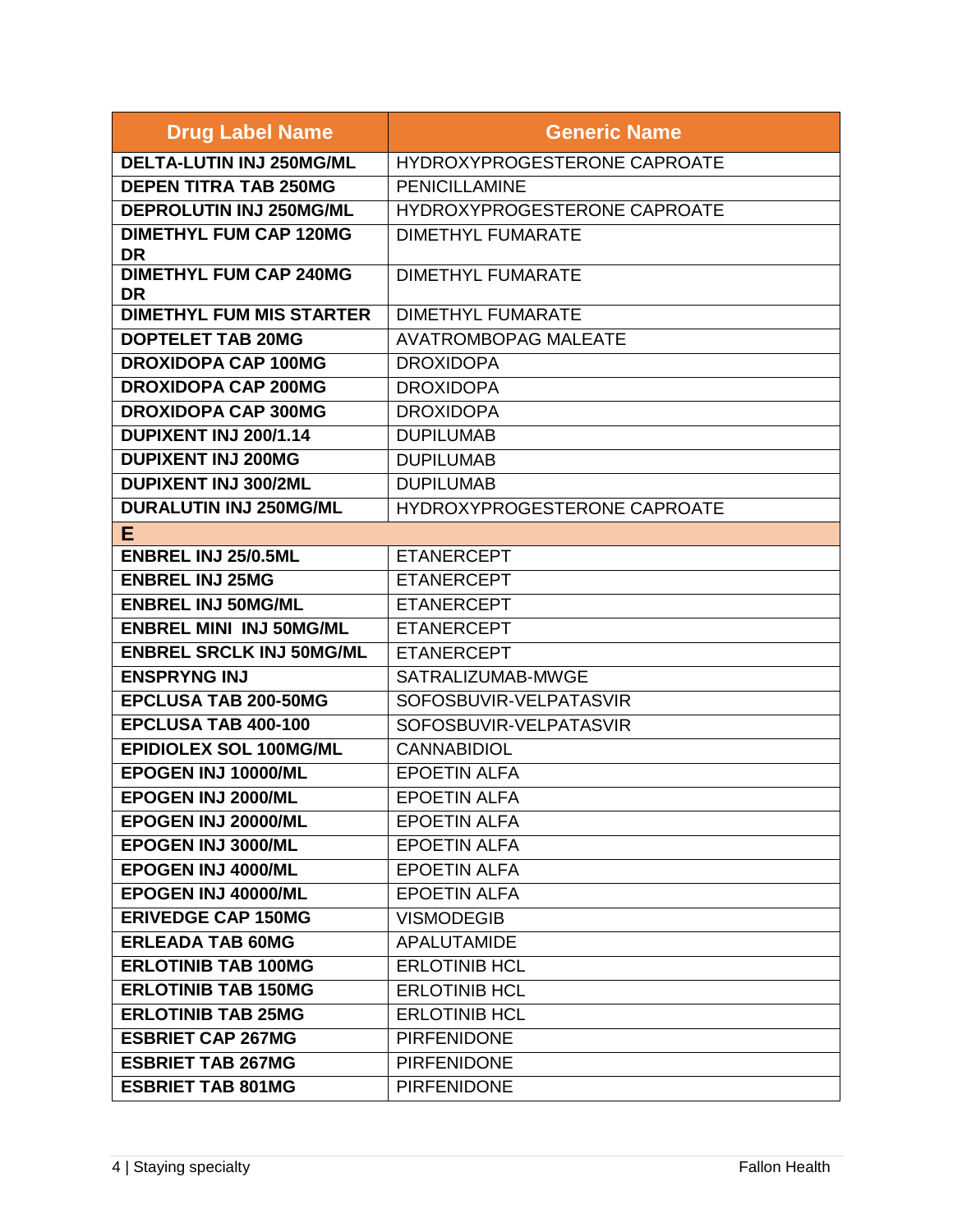| <b>Drug Label Name</b>          | <b>Generic Name</b>           |
|---------------------------------|-------------------------------|
| EVEREADY-HCG INJ 10000U         | <b>CHORIONIC GONADOTROPIN</b> |
| <b>EVEREADY-HCG INJ 5000U</b>   | <b>CHORIONIC GONADOTROPIN</b> |
| <b>EVEROLIMUS TAB 10MG</b>      | <b>EVEROLIMUS</b>             |
| <b>EVEROLIMUS TAB 2.5MG</b>     | <b>EVEROLIMUS</b>             |
| <b>EVEROLIMUS TAB 2MG</b>       | <b>EVEROLIMUS</b>             |
| <b>EVEROLIMUS TAB 3MG</b>       | <b>EVEROLIMUS</b>             |
| <b>EVEROLIMUS TAB 5MG</b>       | <b>EVEROLIMUS</b>             |
| <b>EVEROLIMUS TAB 7.5MG</b>     | <b>EVEROLIMUS</b>             |
| <b>EXTAVIA INJ 0.3MG</b>        | <b>INTERFERON BETA-1B</b>     |
| F                               |                               |
| <b>FARYDAK CAP 10MG</b>         | PANOBINOSTAT LACTATE          |
| <b>FARYDAK CAP 15MG</b>         | PANOBINOSTAT LACTATE          |
| <b>FARYDAK CAP 20MG</b>         | PANOBINOSTAT LACTATE          |
| <b>FASENRA INJ 30MG/ML</b>      | <b>BENRALIZUMAB</b>           |
| <b>FASENRA PEN INJ 30MG/ML</b>  | <b>BENRALIZUMAB</b>           |
| FIRAZYR INJ 30MG/3ML            | <b>ICATIBANT ACETATE</b>      |
| <b>FOLLISTIM AQ INJ 300UNIT</b> | <b>FOLLITROPIN BETA</b>       |
| <b>FOLLISTIM AQ INJ 600UNIT</b> | <b>FOLLITROPIN BETA</b>       |
| <b>FOLLISTIM AQ INJ 900UNIT</b> | <b>FOLLITROPIN BETA</b>       |
| FOLLUTEIN INJ 10000U            | <b>CHORIONIC GONADOTROPIN</b> |
| <b>FORTEO INJ 620/2.48</b>      | TERIPARATIDE (RECOMBINANT)    |
| <b>FULPHILA INJ 6/0.6ML</b>     | PEGFILGRASTIM-JMDB            |
| G                               |                               |
| <b>GANIRELIX AC INJ 250/0.5</b> | <b>GANIRELIX ACETATE</b>      |
| <b>GATTEX KIT 5MG</b>           | <b>TEDUGLUTIDE (RDNA)</b>     |
| <b>GENOTROPIN INJ 0.2MG</b>     | <b>SOMATROPIN</b>             |
| <b>GENOTROPIN INJ 0.4MG</b>     | <b>SOMATROPIN</b>             |
| <b>GENOTROPIN INJ 0.6MG</b>     | <b>SOMATROPIN</b>             |
| <b>GENOTROPIN INJ 0.8MG</b>     | <b>SOMATROPIN</b>             |
| <b>GENOTROPIN INJ 1.2MG</b>     | <b>SOMATROPIN</b>             |
| <b>GENOTROPIN INJ 1.4MG</b>     | <b>SOMATROPIN</b>             |
| <b>GENOTROPIN INJ 1.6MG</b>     | <b>SOMATROPIN</b>             |
| <b>GENOTROPIN INJ 1.8MG</b>     | <b>SOMATROPIN</b>             |
| <b>GENOTROPIN INJ 12MG</b>      | <b>SOMATROPIN</b>             |
| <b>GENOTROPIN INJ 1MG</b>       | <b>SOMATROPIN</b>             |
| <b>GENOTROPIN INJ 2MG</b>       | <b>SOMATROPIN</b>             |
| <b>GENOTROPIN INJ 5.8MG</b>     | <b>SOMATROPIN</b>             |
| <b>GENOTROPIN INJ 5MG</b>       | <b>SOMATROPIN</b>             |
| <b>GESTEROL LA INJ 250MG/ML</b> | HYDROXYPROGESTERONE CAPROATE  |
| <b>GILENYA CAP 0.5MG</b>        | <b>FINGOLIMOD HCL</b>         |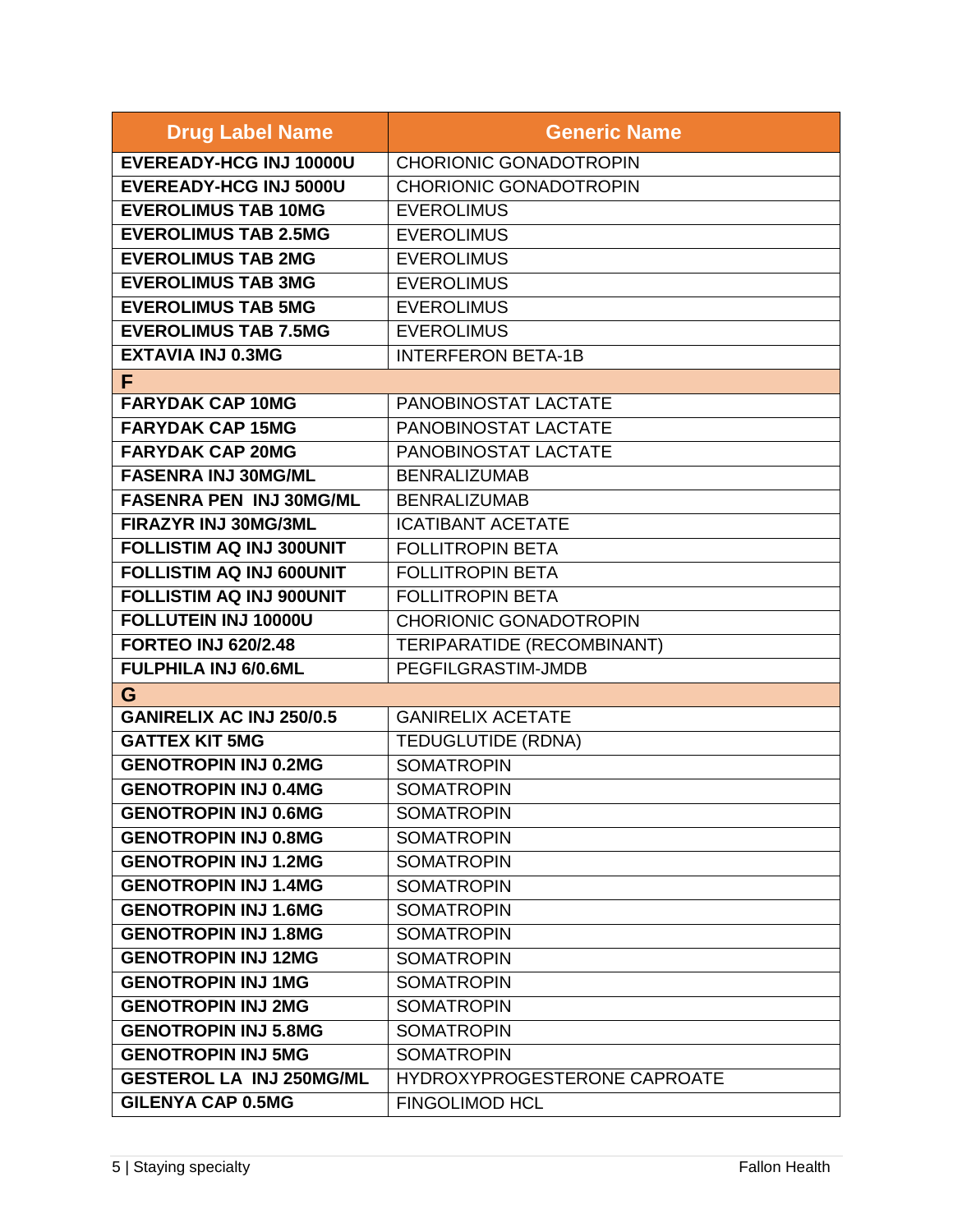| <b>Drug Label Name</b>          | <b>Generic Name</b>           |
|---------------------------------|-------------------------------|
| <b>GLATIRAMER INJ 20MG/ML</b>   | <b>GLATIRAMER ACETATE</b>     |
| <b>GLATIRAMER INJ 40MG/ML</b>   | <b>GLATIRAMER ACETATE</b>     |
| <b>GLATOPA INJ 20MG/ML</b>      | <b>GLATIRAMER ACETATE</b>     |
| <b>GLATOPA INJ 40MG/ML</b>      | <b>GLATIRAMER ACETATE</b>     |
| <b>GLEEVEC TAB 100MG</b>        | <b>IMATINIB MESYLATE</b>      |
| <b>GLEEVEC TAB 400MG</b>        | <b>IMATINIB MESYLATE</b>      |
| <b>GLUKOR INJ 5000U</b>         | <b>CHORIONIC GONADOTROPIN</b> |
| <b>GONAL-F INJ 1050UNIT</b>     | <b>FOLLITROPIN ALFA</b>       |
| <b>GONAL-F INJ 450UNIT</b>      | <b>FOLLITROPIN ALFA</b>       |
| <b>GONAL-F INJ 75IU</b>         | <b>FOLLITROPIN ALFA</b>       |
| <b>GONAL-F INJ 75UNIT</b>       | <b>FOLLITROPIN ALFA</b>       |
| <b>GONAL-F RFF INJ 300</b>      | <b>FOLLITROPIN ALFA</b>       |
| <b>GONAL-F RFF INJ 300/0.5</b>  | <b>FOLLITROPIN ALFA</b>       |
| <b>GONAL-F RFF INJ 450</b>      | <b>FOLLITROPIN ALFA</b>       |
| <b>GONAL-F RFF INJ 450/0.75</b> | <b>FOLLITROPIN ALFA</b>       |
| <b>GONAL-F RFF INJ 75UNIT</b>   | <b>FOLLITROPIN ALFA</b>       |
| <b>GONAL-F RFF INJ 900</b>      | <b>FOLLITROPIN ALFA</b>       |
| <b>GONAL-F RFF INJ 900/1.5</b>  | <b>FOLLITROPIN ALFA</b>       |
| <b>GONIC INJ 10000U</b>         | <b>CHORIONIC GONADOTROPIN</b> |
| <b>GRANIX INJ 300/0.5</b>       | <b>TBO-FILGRASTIM</b>         |
| <b>GRANIX INJ 300/1ML</b>       | <b>TBO-FILGRASTIM</b>         |
| <b>GRANIX INJ 480/0.8</b>       | <b>TBO-FILGRASTIM</b>         |
| <b>GRANIX INJ 480/1.6</b>       | <b>TBO-FILGRASTIM</b>         |
| н                               |                               |
| HAEGARDA INJ 2000UNIT           | C1 ESTERASE INHIBITOR (HUMAN) |
| <b>HAEGARDA INJ 3000UNIT</b>    | C1 ESTERASE INHIBITOR (HUMAN) |
| <b>HARVONI PAK</b>              | LEDIPASVIR-SOFOSBUVIR         |
| <b>HARVONI PAK 45-200MG</b>     | LEDIPASVIR-SOFOSBUVIR         |
| <b>HARVONI TAB 45-200MG</b>     | LEDIPASVIR-SOFOSBUVIR         |
| <b>HARVONI TAB 90-400MG</b>     | LEDIPASVIR-SOFOSBUVIR         |
| <b>HCG INJ 10000U</b>           | <b>CHORIONIC GONADOTROPIN</b> |
| <b>HEMLIBRA INJ 105/0.7</b>     | EMICIZUMAB-KXWH               |
| <b>HEMLIBRA INJ 150/ML</b>      | EMICIZUMAB-KXWH               |
| <b>HEMLIBRA INJ 30MG/ML</b>     | EMICIZUMAB-KXWH               |
| <b>HEMLIBRA INJ 60/0.4</b>      | EMICIZUMAB-KXWH               |
| <b>HUMATROPE INJ 12MG</b>       | <b>SOMATROPIN</b>             |
| <b>HUMATROPE INJ 24MG</b>       | <b>SOMATROPIN</b>             |
| <b>HUMATROPE INJ 6MG</b>        | <b>SOMATROPIN</b>             |
| HUMIRA INJ 10/0.1ML             | <b>ADALIMUMAB</b>             |
| HUMIRA INJ 20/0.2ML             | <b>ADALIMUMAB</b>             |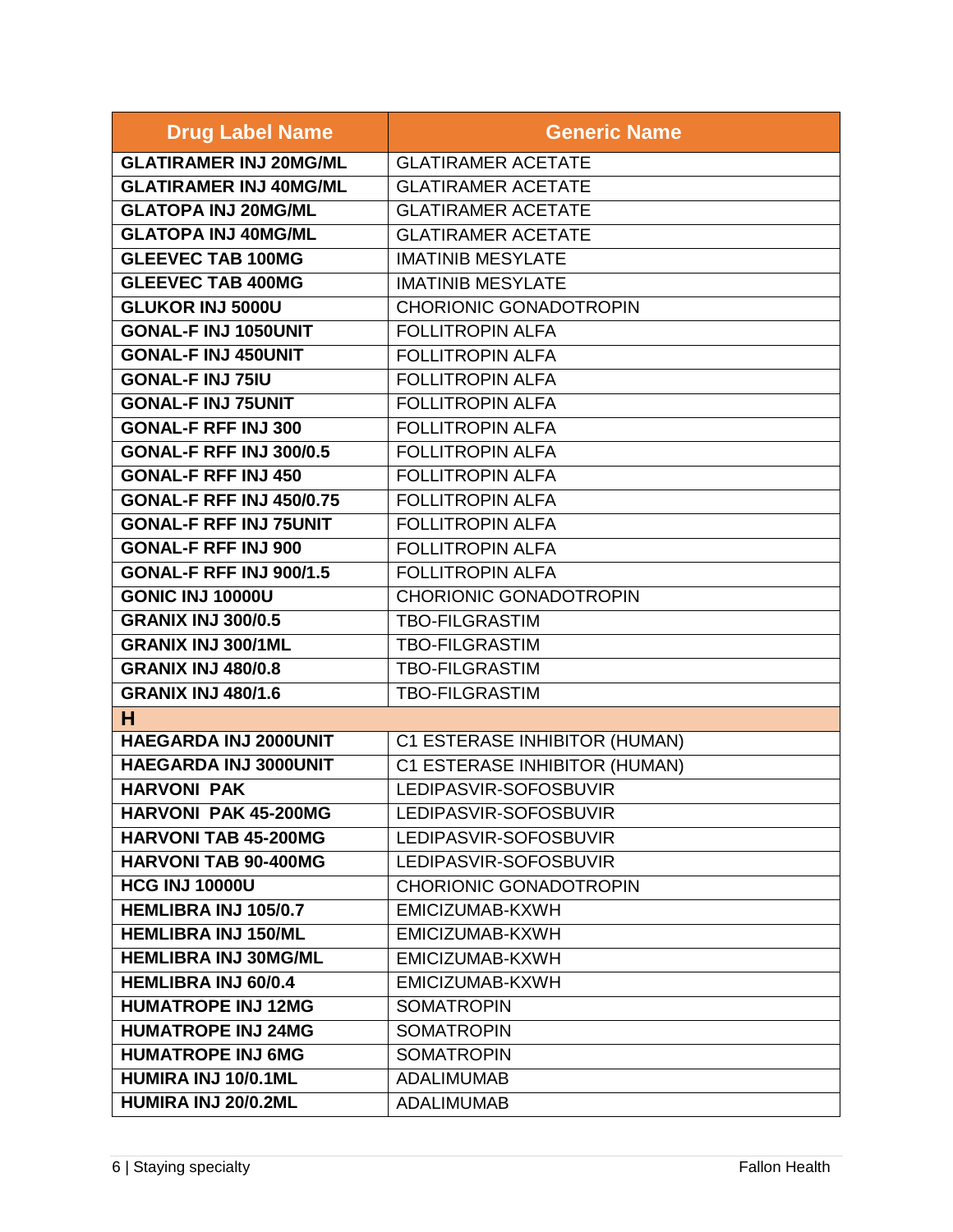| <b>Drug Label Name</b>          | <b>Generic Name</b>          |
|---------------------------------|------------------------------|
| HUMIRA INJ 40/0.4ML             | <b>ADALIMUMAB</b>            |
| <b>HUMIRA INJ 40MG/0.8</b>      | <b>ADALIMUMAB</b>            |
| <b>HUMIRA KIT 40MG/0.8</b>      | <b>ADALIMUMAB</b>            |
| <b>HUMIRA PEDIA INJ CROHNS</b>  | <b>ADALIMUMAB</b>            |
| <b>HUMIRA PEN INJ 40/0.4ML</b>  | <b>ADALIMUMAB</b>            |
| <b>HUMIRA PEN INJ 40MG/0.8</b>  | <b>ADALIMUMAB</b>            |
| HUMIRA PEN INJ 80/0.8ML         | <b>ADALIMUMAB</b>            |
| <b>HUMIRA PEN INJ CD/UC/HS</b>  | <b>ADALIMUMAB</b>            |
| <b>HUMIRA PEN INJ PS/UV</b>     | <b>ADALIMUMAB</b>            |
| <b>HUMIRA PEN KIT CD/UC/HS</b>  | <b>ADALIMUMAB</b>            |
| <b>HUMIRA PEN KIT PED UC</b>    | <b>ADALIMUMAB</b>            |
| <b>HYCAMTIN CAP 0.25MG</b>      | <b>TOPOTECAN HCL</b>         |
| <b>HYCAMTIN CAP 1MG</b>         | <b>TOPOTECAN HCL</b>         |
| <b>HYDROGEST INJ 250MG/ML</b>   | HYDROXYPROGESTERONE CAPROATE |
| <b>HYDROXYPROG INJ 250MG/ML</b> | HYDROXYPROGESTERONE CAPROATE |
| <b>HYLUTIN INJ 250MG/ML</b>     | HYDROXYPROGESTERONE CAPROATE |
| <b>HYPROGEST INJ 250MG/ML</b>   | HYDROXYPROGESTERONE CAPROATE |
| <b>HYPROVAL INJ 250MG/ML</b>    | HYDROXYPROGESTERONE CAPROATE |
| HYPROVAL PA INJ 250MG/ML        | HYDROXYPROGESTERONE CAPROATE |
|                                 |                              |
| <b>IBRANCE CAP 100MG</b>        | <b>PALBOCICLIB</b>           |
| <b>IBRANCE CAP 125MG</b>        | <b>PALBOCICLIB</b>           |
| <b>IBRANCE CAP 75MG</b>         | <b>PALBOCICLIB</b>           |
| <b>IBRANCE TAB 100MG</b>        | <b>PALBOCICLIB</b>           |
| <b>IBRANCE TAB 125MG</b>        | <b>PALBOCICLIB</b>           |
| <b>IBRANCE TAB 75MG</b>         | <b>PALBOCICLIB</b>           |
| <b>ICATIBANT INJ 30MG/3ML</b>   | <b>ICATIBANT ACETATE</b>     |
| <b>IDHIFA TAB 100MG</b>         | <b>ENASIDENIB MESYLATE</b>   |
| <b>IDHIFA TAB 50MG</b>          | <b>ENASIDENIB MESYLATE</b>   |
| <b>ILARIS INJ 150MG/ML</b>      | <b>CANAKINUMAB</b>           |
| <b>ILUMYA SOL 100MG/ML</b>      | TILDRAKIZUMAB-ASMN           |
| <b>IMATINIB MES TAB 100MG</b>   | <b>IMATINIB MESYLATE</b>     |
| <b>IMATINIB MES TAB 400MG</b>   | <b>IMATINIB MESYLATE</b>     |
| <b>INCRELEX INJ 40MG/4ML</b>    | <b>MECASERMIN</b>            |
| <b>INGREZZA CAP 40-80MG</b>     | <b>VALBENAZINE TOSYLATE</b>  |
| <b>INGREZZA CAP 40MG</b>        | <b>VALBENAZINE TOSYLATE</b>  |
| <b>INGREZZA CAP 60MG</b>        | <b>VALBENAZINE TOSYLATE</b>  |
| <b>INGREZZA CAP 80MG</b>        | <b>VALBENAZINE TOSYLATE</b>  |
| <b>INLYTA TAB 1MG</b>           | <b>AXITINIB</b>              |
| <b>INLYTA TAB 5MG</b>           | <b>AXITINIB</b>              |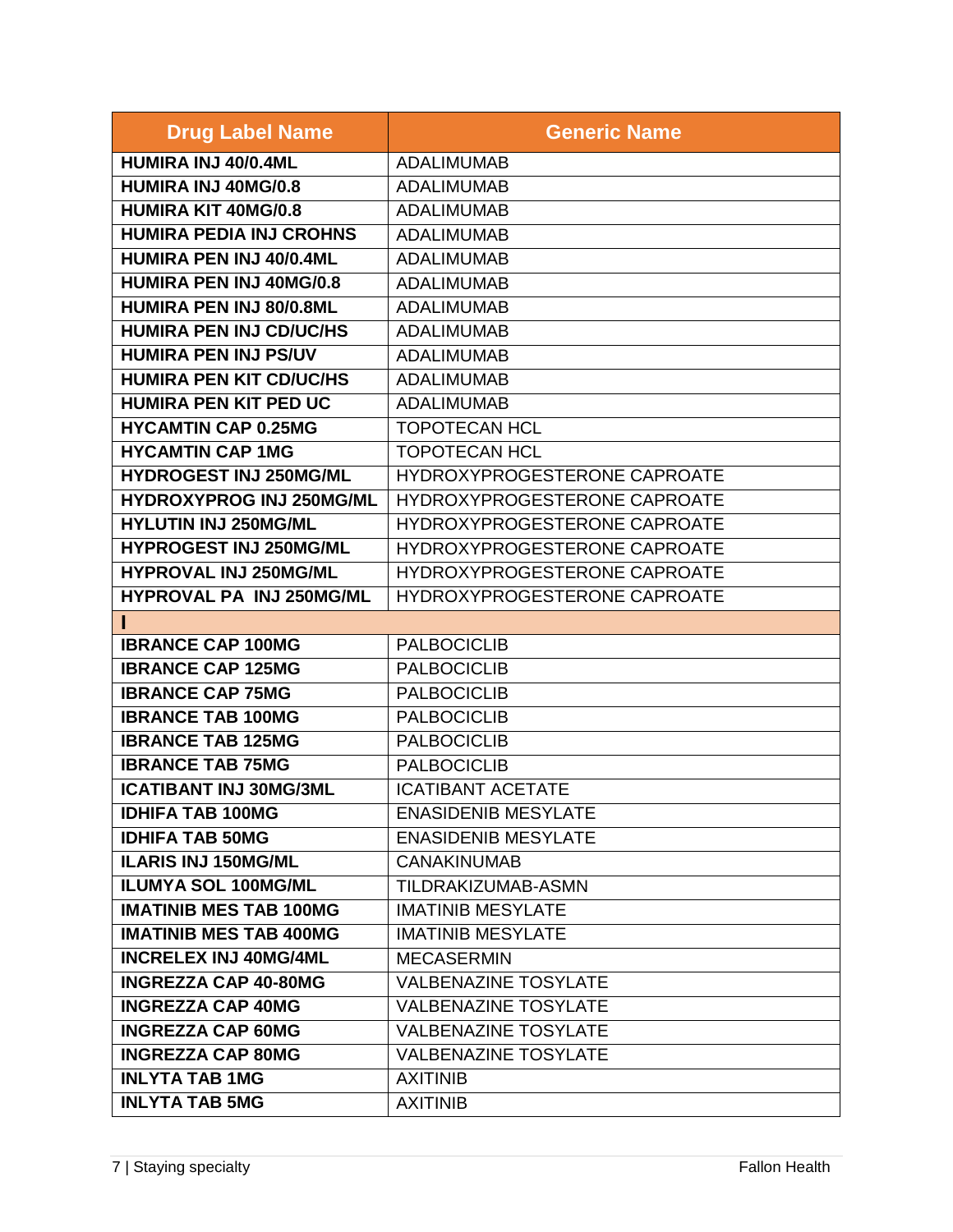| <b>Drug Label Name</b>         | <b>Generic Name</b>            |
|--------------------------------|--------------------------------|
| <b>INQOVI TAB 35-100MG</b>     | DECITABINE-CEDAZURIDINE        |
| <b>INREBIC CAP 100MG</b>       | <b>FEDRATINIB HCL</b>          |
| <b>INTRON A INJ 10MU</b>       | <b>INTERFERON ALFA-2B</b>      |
| <b>INTRON A INJ 18MU</b>       | <b>INTERFERON ALFA-2B</b>      |
| <b>INTRON A INJ 25MU</b>       | <b>INTERFERON ALFA-2B</b>      |
| <b>INTRON A INJ 50MU</b>       | <b>INTERFERON ALFA-2B</b>      |
| <b>INTRON-A INJ 10MU</b>       | <b>INTERFERON ALFA-2B</b>      |
| <b>INTRON-A INJ 10MU/ML</b>    | <b>INTERFERON ALFA-2B</b>      |
| <b>INTRON-A INJ 18MU</b>       | <b>INTERFERON ALFA-2B</b>      |
| <b>INTRON-A INJ 18MU/3ML</b>   | <b>INTERFERON ALFA-2B</b>      |
| <b>INTRON-A INJ 25MU/2.5</b>   | <b>INTERFERON ALFA-2B</b>      |
| <b>INTRON-A INJ 3MU/.5ML</b>   | <b>INTERFERON ALFA-2B</b>      |
| <b>INTRON-A INJ 3MU/0.5</b>    | <b>INTERFERON ALFA-2B</b>      |
| <b>INTRON-A INJ 50MU</b>       | <b>INTERFERON ALFA-2B</b>      |
| <b>INTRON-A INJ 5MU/.5ML</b>   | <b>INTERFERON ALFA-2B</b>      |
| <b>IRESSA TAB 250MG</b>        | <b>GEFITINIB</b>               |
| J                              |                                |
| <b>JAKAFI TAB 10MG</b>         | <b>RUXOLITINIB PHOSPHATE</b>   |
| <b>JAKAFI TAB 15MG</b>         | <b>RUXOLITINIB PHOSPHATE</b>   |
| <b>JAKAFI TAB 20MG</b>         | <b>RUXOLITINIB PHOSPHATE</b>   |
| <b>JAKAFI TAB 25MG</b>         | <b>RUXOLITINIB PHOSPHATE</b>   |
| <b>JAKAFI TAB 5MG</b>          | <b>RUXOLITINIB PHOSPHATE</b>   |
| <b>JYNARQUE TAB 15MG</b>       | <b>TOLVAPTAN</b>               |
| <b>JYNARQUE TAB 30MG</b>       | <b>TOLVAPTAN</b>               |
| K                              |                                |
| <b>KESIMPTA INJ 20/.4ML</b>    | <b>OFATUMUMAB (MS)</b>         |
| KEVZARA INJ 150/1.14           | <b>SARILUMAB</b>               |
| <b>KEVZARA INJ 200/1.14</b>    | <b>SARILUMAB</b>               |
| <b>KISQALI TAB 200DOSE</b>     | RIBOCICLIB SUCCINATE           |
| <b>KISQALI TAB 400DOSE</b>     | <b>RIBOCICLIB SUCCINATE</b>    |
| <b>KISQALI TAB 600DOSE</b>     | RIBOCICLIB SUCCINATE           |
| <b>KISQALI 200 PAK FEMARA</b>  | RIBOCICLIB SUCCINATE-LETROZOLE |
| <b>KISQALI 400 PAK FEMARA</b>  | RIBOCICLIB SUCCINATE-LETROZOLE |
| <b>KISQALI 600 PAK FEMARA</b>  | RIBOCICLIB SUCCINATE-LETROZOLE |
| <b>KITABIS PAK NEB 300/5ML</b> | <b>TOBRAMYCIN</b>              |
| <b>KUVAN POW 100MG</b>         | SAPROPTERIN DIHYDROCHLORIDE    |
| <b>KUVAN POW 500MG</b>         | SAPROPTERIN DIHYDROCHLORIDE    |
| <b>KUVAN TAB 100MG</b>         | SAPROPTERIN DIHYDROCHLORIDE    |
| <b>KYNMOBI MIS 10MG</b>        | APOMORPHINE HYDROCHLORIDE      |
| <b>KYNMOBI MIS 15MG</b>        | APOMORPHINE HYDROCHLORIDE      |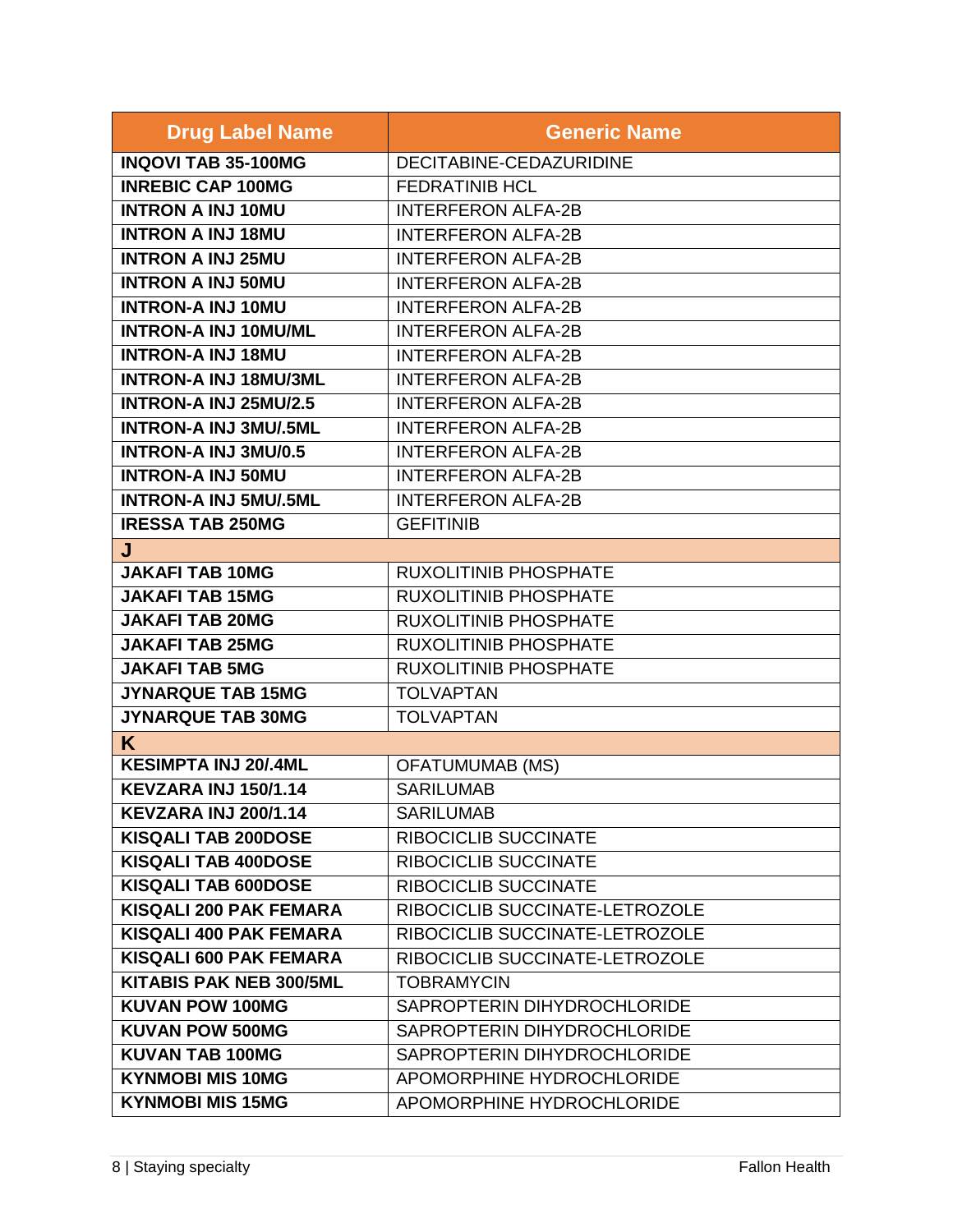| <b>Drug Label Name</b>           | <b>Generic Name</b>                    |
|----------------------------------|----------------------------------------|
| <b>KYNMOBI MIS 20MG</b>          | APOMORPHINE HYDROCHLORIDE              |
| <b>KYNMOBI MIS 25MG</b>          | APOMORPHINE HYDROCHLORIDE              |
| <b>KYNMOBI MIS 30MG</b>          | APOMORPHINE HYDROCHLORIDE              |
|                                  |                                        |
| <b>LAPATINIB TAB 250MG</b>       | <b>LAPATINIB DITOSYLATE</b>            |
| <b>LEDIP-SOFOSB TAB 90-400MG</b> | LEDIPASVIR-SOFOSBUVIR                  |
| <b>LENVIMA CAP 10 MG</b>         | <b>LENVATINIB MESYLATE</b>             |
| <b>LENVIMA CAP 12MG</b>          | <b>LENVATINIB MESYLATE</b>             |
| <b>LENVIMA CAP 14 MG</b>         | <b>LENVATINIB MESYLATE</b>             |
| <b>LENVIMA CAP 18 MG</b>         | <b>LENVATINIB MESYLATE</b>             |
| <b>LENVIMA CAP 20 MG</b>         | <b>LENVATINIB MESYLATE</b>             |
| <b>LENVIMA CAP 24 MG</b>         | <b>LENVATINIB MESYLATE</b>             |
| <b>LENVIMA CAP 4MG</b>           | <b>LENVATINIB MESYLATE</b>             |
| <b>LENVIMA CAP 8 MG</b>          | <b>LENVATINIB MESYLATE</b>             |
| <b>LETAIRIS TAB 10MG</b>         | <b>AMBRISENTAN</b>                     |
| <b>LETAIRIS TAB 5MG</b>          | <b>AMBRISENTAN</b>                     |
| <b>LEUPROLIDE INJ 1MG/0.2</b>    | <b>LEUPROLIDE ACETATE</b>              |
| <b>LEUPROLIDE INJ 5MG/ML</b>     | <b>LEUPROLIDE ACETATE</b>              |
| <b>LONSURF TAB 15-6.14</b>       | TRIFLURIDINE-TIPIRACIL                 |
| <b>LONSURF TAB 20-8.19</b>       | TRIFLURIDINE-TIPIRACIL                 |
| <b>LORBRENA TAB 100MG</b>        | <b>LORLATINIB</b>                      |
| <b>LORBRENA TAB 25MG</b>         | <b>LORLATINIB</b>                      |
| <b>LUMAKRAS TAB 120MG</b>        | <b>SOTORASIB</b>                       |
| <b>LUPRON INJ 2 WEEK</b>         | <b>LEUPROLIDE ACETATE</b>              |
| <b>LUPRON INJ 4 WEEK</b>         | LEUPROLIDE ACETATE                     |
| <b>LYNPARZA TAB 100MG</b>        | <b>OLAPARIB</b>                        |
| <b>LYNPARZA TAB 150MG</b>        | <b>OLAPARIB</b>                        |
| M                                |                                        |
| <b>MAKENA INJ 250MG/ML</b>       | HYDROXYPROGESTERONE CAPROATE           |
| <b>MAKENA INJ 275MG</b>          | HYDROXYPROGESTERONE CAPROATE           |
| <b>MAVENCLAD PAK 10MG (4)</b>    | <b>CLADRIBINE (MULTIPLE SCLEROSIS)</b> |
| <b>MAVENCLAD PAK 10MG (5)</b>    | <b>CLADRIBINE (MULTIPLE SCLEROSIS)</b> |
| <b>MAVENCLAD PAK 10MG (6)</b>    | <b>CLADRIBINE (MULTIPLE SCLEROSIS)</b> |
| <b>MAVENCLAD PAK 10MG (7)</b>    | CLADRIBINE (MULTIPLE SCLEROSIS)        |
| <b>MAVENCLAD PAK 10MG (8)</b>    | <b>CLADRIBINE (MULTIPLE SCLEROSIS)</b> |
| <b>MAVENCLAD PAK 10MG (9)</b>    | CLADRIBINE (MULTIPLE SCLEROSIS)        |
| <b>MAVENCLAD PAK 10MG(10)</b>    | CLADRIBINE (MULTIPLE SCLEROSIS)        |
| <b>MAVENCLAD PAK 10MG(4)</b>     | <b>CLADRIBINE (MULTIPLE SCLEROSIS)</b> |
| <b>MAVENCLAD PAK 10MG(5)</b>     | <b>CLADRIBINE (MULTIPLE SCLEROSIS)</b> |
| <b>MAVENCLAD PAK 10MG(6)</b>     | CLADRIBINE (MULTIPLE SCLEROSIS)        |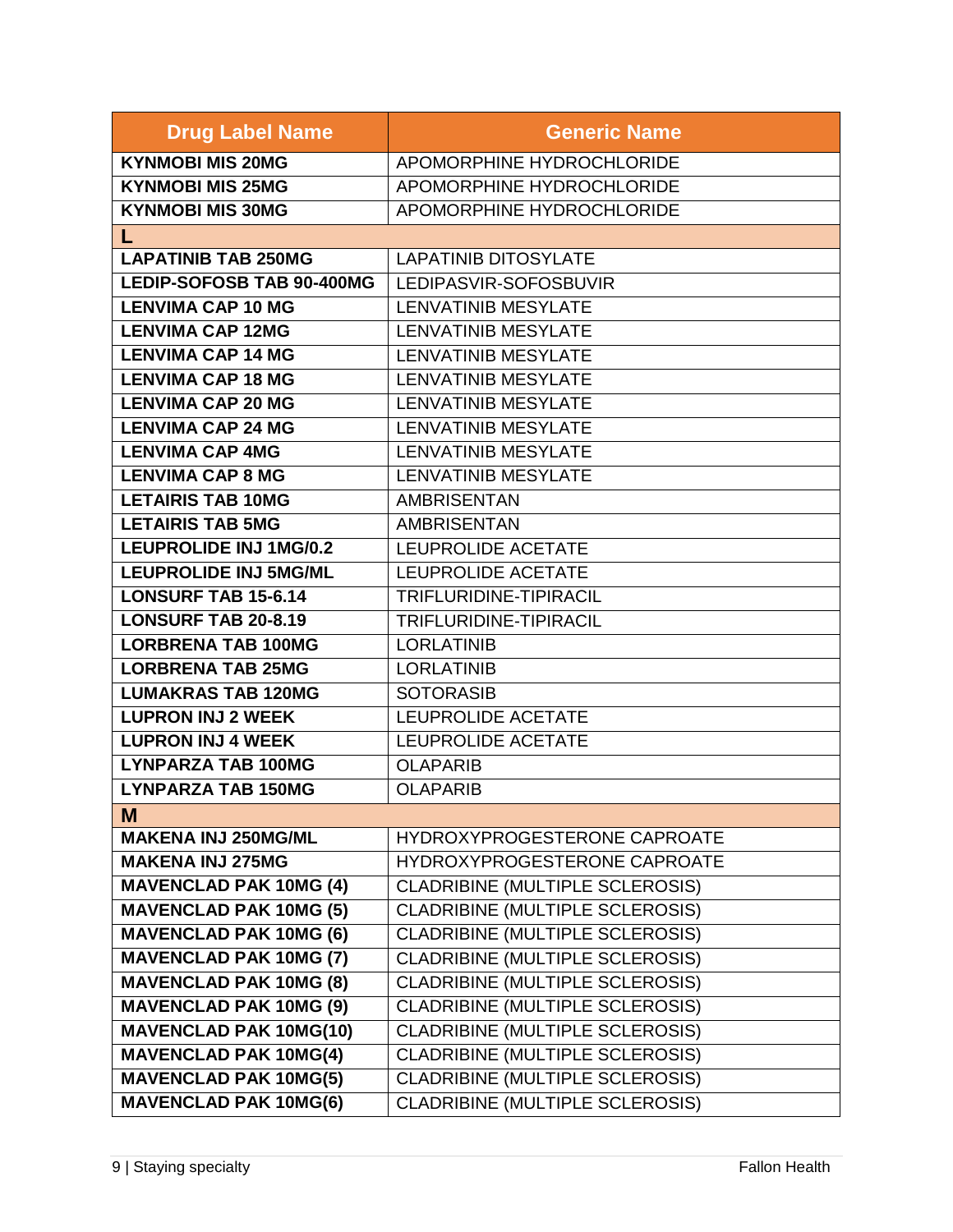| <b>Drug Label Name</b>       | <b>Generic Name</b>                    |
|------------------------------|----------------------------------------|
| <b>MAVENCLAD PAK 10MG(7)</b> | <b>CLADRIBINE (MULTIPLE SCLEROSIS)</b> |
| <b>MAVENCLAD PAK 10MG(8)</b> | <b>CLADRIBINE (MULTIPLE SCLEROSIS)</b> |
| <b>MAVENCLAD PAK 10MG(9)</b> | <b>CLADRIBINE (MULTIPLE SCLEROSIS)</b> |
| <b>MAVYRET TAB 100-40MG</b>  | <b>GLECAPREVIR-PIBRENTASVIR</b>        |
| <b>MAYZENT PAK STARTER</b>   | <b>SIPONIMOD FUMARATE</b>              |
| <b>MAYZENT TAB 0.25MG</b>    | <b>SIPONIMOD FUMARATE</b>              |
| <b>MAYZENT TAB 2MG</b>       | SIPONIMOD FUMARATE                     |
| <b>MEKINIST TAB 0.5MG</b>    | TRAMETINIB DIMETHYL SULFOXIDE          |
| <b>MEKINIST TAB 2MG</b>      | TRAMETINIB DIMETHYL SULFOXIDE          |
| <b>MEKTOVI TAB 15MG</b>      | <b>BINIMETINIB</b>                     |
| <b>MENOPUR INJ 75UNIT</b>    | <b>MENOTROPINS</b>                     |
| <b>MIGLUSTAT CAP 100MG</b>   | <b>MIGLUSTAT</b>                       |
| <b>MODERIBA TAB 200MG</b>    | RIBAVIRIN (HEPATITIS C)                |
| <b>MOZOBIL INJ</b>           | <b>PLERIXAFOR</b>                      |
| <b>MULPLETA TAB 3MG</b>      | LUSUTROMBOPAG                          |
| N                            |                                        |
| <b>NATPARA INJ 100MCG</b>    | PARATHYROID HORMONE (RECOMBINANT)      |
| <b>NATPARA INJ 25MCG</b>     | PARATHYROID HORMONE (RECOMBINANT)      |
| <b>NATPARA INJ 50MCG</b>     | PARATHYROID HORMONE (RECOMBINANT)      |
| <b>NATPARA INJ 75MCG</b>     | PARATHYROID HORMONE (RECOMBINANT)      |
| <b>NERLYNX TAB 40MG</b>      | <b>NERATINIB MALEATE</b>               |
| <b>NEULASTA INJ 6MG/0.6M</b> | PEGFILGRASTIM                          |
| <b>NEULASTA KIT 6MG/0.6M</b> | <b>PEGFILGRASTIM</b>                   |
| <b>NEUPOGEN INJ 300/0.5</b>  | <b>FILGRASTIM</b>                      |
| <b>NEUPOGEN INJ 300/ML</b>   | <b>FILGRASTIM</b>                      |
| <b>NEUPOGEN INJ 300MCG</b>   | <b>FILGRASTIM</b>                      |
| <b>NEUPOGEN INJ 480/0.8</b>  | <b>FILGRASTIM</b>                      |
| <b>NEUPOGEN INJ 480/1.6</b>  | <b>FILGRASTIM</b>                      |
| <b>NEUPOGEN INJ 480MCG</b>   | <b>FILGRASTIM</b>                      |
| <b>NEXAVAR TAB 200MG</b>     | <b>SORAFENIB TOSYLATE</b>              |
| <b>NINLARO CAP 2.3MG</b>     | <b>IXAZOMIB CITRATE</b>                |
| <b>NINLARO CAP 3MG</b>       | <b>IXAZOMIB CITRATE</b>                |
| <b>NINLARO CAP 4MG</b>       | <b>IXAZOMIB CITRATE</b>                |
| <b>NITISINONE CAP 10MG</b>   | <b>NITISINONE</b>                      |
| <b>NITISINONE CAP 2MG</b>    | <b>NITISINONE</b>                      |
| <b>NITISINONE CAP 5MG</b>    | <b>NITISINONE</b>                      |
| NIVESTYM INJ 300/0.5         | <b>FILGRASTIM-AAFI</b>                 |
| NIVESTYM INJ 300MCG          | <b>FILGRASTIM-AAFI</b>                 |
| NIVESTYM INJ 480/0.8         | <b>FILGRASTIM-AAFI</b>                 |
| <b>NIVESTYM INJ 480MCG</b>   | <b>FILGRASTIM-AAFI</b>                 |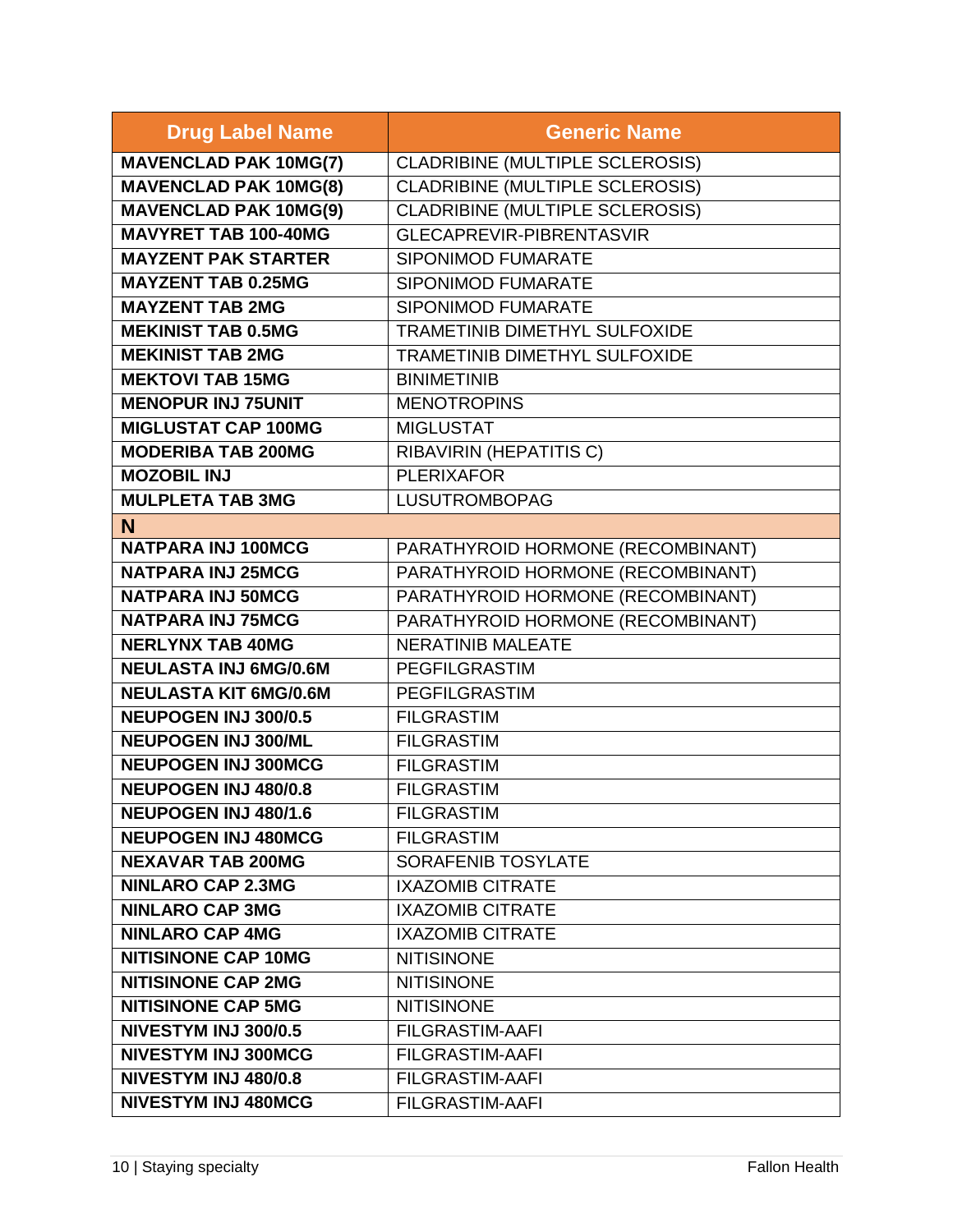| <b>Drug Label Name</b>          | <b>Generic Name</b>           |
|---------------------------------|-------------------------------|
| <b>NORDITROPIN INJ 10/1.5ML</b> | <b>SOMATROPIN</b>             |
| <b>NORDITROPIN INJ 15/1.5ML</b> | <b>SOMATROPIN</b>             |
| <b>NORDITROPIN INJ 30/3ML</b>   | <b>SOMATROPIN</b>             |
| <b>NORDITROPIN INJ 5/1.5ML</b>  | <b>SOMATROPIN</b>             |
| <b>NORTHERA CAP 100MG</b>       | <b>DROXIDOPA</b>              |
| <b>NORTHERA CAP 200MG</b>       | <b>DROXIDOPA</b>              |
| <b>NORTHERA CAP 300MG</b>       | <b>DROXIDOPA</b>              |
| NOVAREL INJ 10000UNT            | <b>CHORIONIC GONADOTROPIN</b> |
| <b>NOVAREL INJ 5000UNIT</b>     | <b>CHORIONIC GONADOTROPIN</b> |
| <b>NUBEQA TAB 300MG</b>         | <b>DAROLUTAMIDE</b>           |
| <b>NUCALA INJ 100MG</b>         | <b>MEPOLIZUMAB</b>            |
| <b>NUCALA INJ 100MG/ML</b>      | <b>MEPOLIZUMAB</b>            |
| <b>NUTROPIN INJ</b>             | <b>SOMATROPIN</b>             |
| <b>NUTROPIN INJ 10MG</b>        | <b>SOMATROPIN</b>             |
| <b>NUTROPIN INJ 2 X 10MG</b>    | <b>SOMATROPIN</b>             |
| <b>NUTROPIN INJ 5MG</b>         | <b>SOMATROPIN</b>             |
| NUTROPIN AQ INJ 10MG/2ML        | <b>SOMATROPIN</b>             |
| <b>NUTROPIN AQ INJ 20MG/2ML</b> | <b>SOMATROPIN</b>             |
| <b>NUTROPIN AQ INJ NUSPIN 5</b> | <b>SOMATROPIN</b>             |
| O                               |                               |
| <b>OCALIVA TAB 10MG</b>         | <b>OBETICHOLIC ACID</b>       |
| <b>OCALIVA TAB 5MG</b>          | <b>OBETICHOLIC ACID</b>       |
| <b>OCTREOTIDE INJ 1000/5ML</b>  | <b>OCTREOTIDE ACETATE</b>     |
| <b>OCTREOTIDE INJ 1000MCG</b>   | <b>OCTREOTIDE ACETATE</b>     |
| <b>OCTREOTIDE INJ 100MCG</b>    | <b>OCTREOTIDE ACETATE</b>     |
| <b>OCTREOTIDE INJ 1MG/ML</b>    | <b>OCTREOTIDE ACETATE</b>     |
| <b>OCTREOTIDE INJ 200MCG</b>    | <b>OCTREOTIDE ACETATE</b>     |
| <b>OCTREOTIDE INJ 5000/5ML</b>  | <b>OCTREOTIDE ACETATE</b>     |
| <b>OCTREOTIDE INJ 500MCG</b>    | <b>OCTREOTIDE ACETATE</b>     |
| <b>OCTREOTIDE INJ 50MCG/ML</b>  | <b>OCTREOTIDE ACETATE</b>     |
| <b>ODOMZO CAP 200MG</b>         | SONIDEGIB PHOSPHATE           |
| <b>OFEV CAP 100MG</b>           | <b>NINTEDANIB ESYLATE</b>     |
| OFEV CAP 150MG                  | <b>NINTEDANIB ESYLATE</b>     |
| <b>OLUMIANT TAB 1MG</b>         | <b>BARICITINIB</b>            |
| <b>OLUMIANT TAB 2MG</b>         | <b>BARICITINIB</b>            |
| <b>OMNITROPE INJ 5.8MG</b>      | <b>SOMATROPIN</b>             |
| <b>ONUREG TAB 200MG</b>         | <b>AZACITIDINE</b>            |
| <b>ONUREG TAB 300MG</b>         | <b>AZACITIDINE</b>            |
| <b>OPSUMIT TAB 10MG</b>         | <b>MACITENTAN</b>             |
| <b>ORENCIA INJ 125MG/ML</b>     | ABATACEPT                     |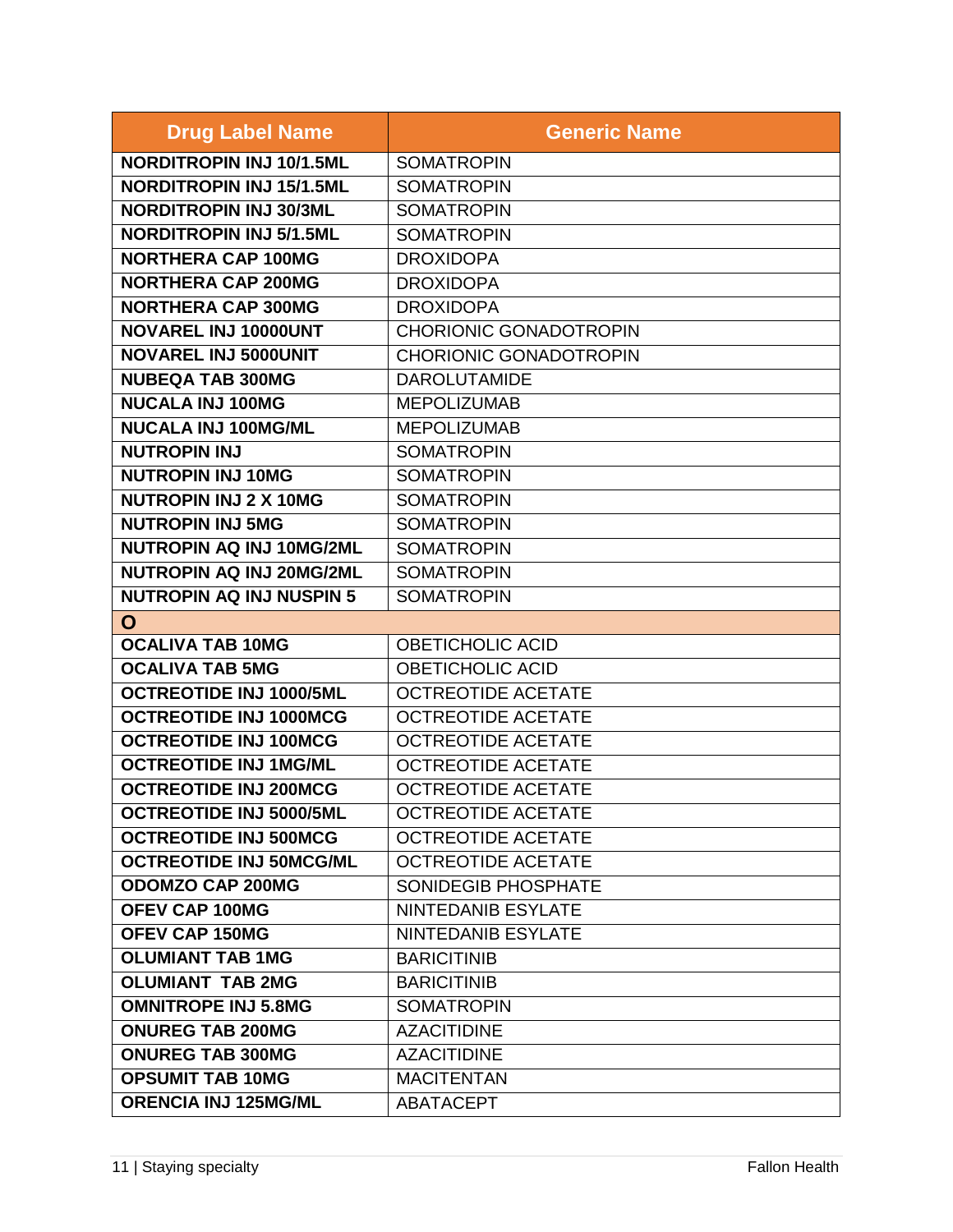| <b>Drug Label Name</b>                   | <b>Generic Name</b>            |
|------------------------------------------|--------------------------------|
| ORENCIA INJ 50/0.4ML                     | <b>ABATACEPT</b>               |
| <b>ORENCIA INJ 87.5/0.7</b>              | <b>ABATACEPT</b>               |
| <b>ORENCIA CLCK INJ 125MG/ML</b>         | <b>ABATACEPT</b>               |
| <b>ORENITRAM TAB 0.125MG</b>             | <b>TREPROSTINIL DIOLAMINE</b>  |
| <b>ORENITRAM TAB 0.25MG</b>              | <b>TREPROSTINIL DIOLAMINE</b>  |
| <b>ORENITRAM TAB 1MG</b>                 | <b>TREPROSTINIL DIOLAMINE</b>  |
| <b>ORENITRAM TAB 2.5MG</b>               | <b>TREPROSTINIL DIOLAMINE</b>  |
| <b>ORENITRAM TAB 5MG</b>                 | <b>TREPROSTINIL DIOLAMINE</b>  |
| <b>ORFADIN CAP 10MG</b>                  | <b>NITISINONE</b>              |
| <b>ORFADIN CAP 2MG</b>                   | <b>NITISINONE</b>              |
| <b>ORFADIN CAP 5MG</b>                   | <b>NITISINONE</b>              |
| OTEZLA TAB 10/20/30                      | <b>APREMILAST</b>              |
| <b>OTEZLA TAB 30MG</b>                   | <b>APREMILAST</b>              |
| <b>OVIDREL INJ</b>                       | <b>CHORIOGONADOTROPIN ALFA</b> |
| <b>OXBRYTA TAB 500MG</b>                 | <b>VOXELOTOR</b>               |
| P                                        |                                |
| PALYNZIQ INJ 10/0.5ML                    | PEGVALIASE-PQPZ                |
| PALYNZIQ INJ 2.5/0.5                     | PEGVALIASE-PQPZ                |
| PALYNZIQ INJ 20MG/ML                     | PEGVALIASE-PQPZ                |
| <b>PEGASYS INJ</b>                       | PEGINTERFERON ALFA-2A          |
| PEGASYS INJ 180MCG/M                     | PEGINTERFERON ALFA-2A          |
| <b>PENICILLAMIN TAB 250MG</b>            | <b>PENICILLAMINE</b>           |
| <b>PHENYLBUTYRA POW</b><br><b>SODIUM</b> | SODIUM PHENYLBUTYRATE          |
| <b>PIQRAY 200MG TAB DOSE</b>             | <b>ALPELISIB</b>               |
| <b>PIQRAY 250MG TAB DOSE</b>             | <b>ALPELISIB</b>               |
| PIQRAY 300MG TAB DOSE                    | <b>ALPELISIB</b>               |
| <b>PLEGRIDY INJ</b>                      | PEGINTERFERON BETA-1A          |
| <b>PLEGRIDY INJ PEN</b>                  | PEGINTERFERON BETA-1A          |
| <b>PLEGRIDY INJ STARTER</b>              | PEGINTERFERON BETA-1A          |
| <b>PLEGRIDY PEN INJ STARTER</b>          | PEGINTERFERON BETA-1A          |
| <b>POMALYST CAP 1MG</b>                  | <b>POMALIDOMIDE</b>            |
| <b>POMALYST CAP 2MG</b>                  | <b>POMALIDOMIDE</b>            |
| <b>POMALYST CAP 3MG</b>                  | <b>POMALIDOMIDE</b>            |
| <b>POMALYST CAP 4MG</b>                  | <b>POMALIDOMIDE</b>            |
| <b>PONVORY TAB 20MG</b>                  | <b>PONESIMOD</b>               |
| <b>PONVORY TAB STARTER</b>               | <b>PONESIMOD</b>               |
| PREGNYL INJ 10000U                       | <b>CHORIONIC GONADOTROPIN</b>  |
| PREGNYL INJ 10000UNT                     | <b>CHORIONIC GONADOTROPIN</b>  |
| PROCRIT INJ 10000/ML                     | <b>EPOETIN ALFA</b>            |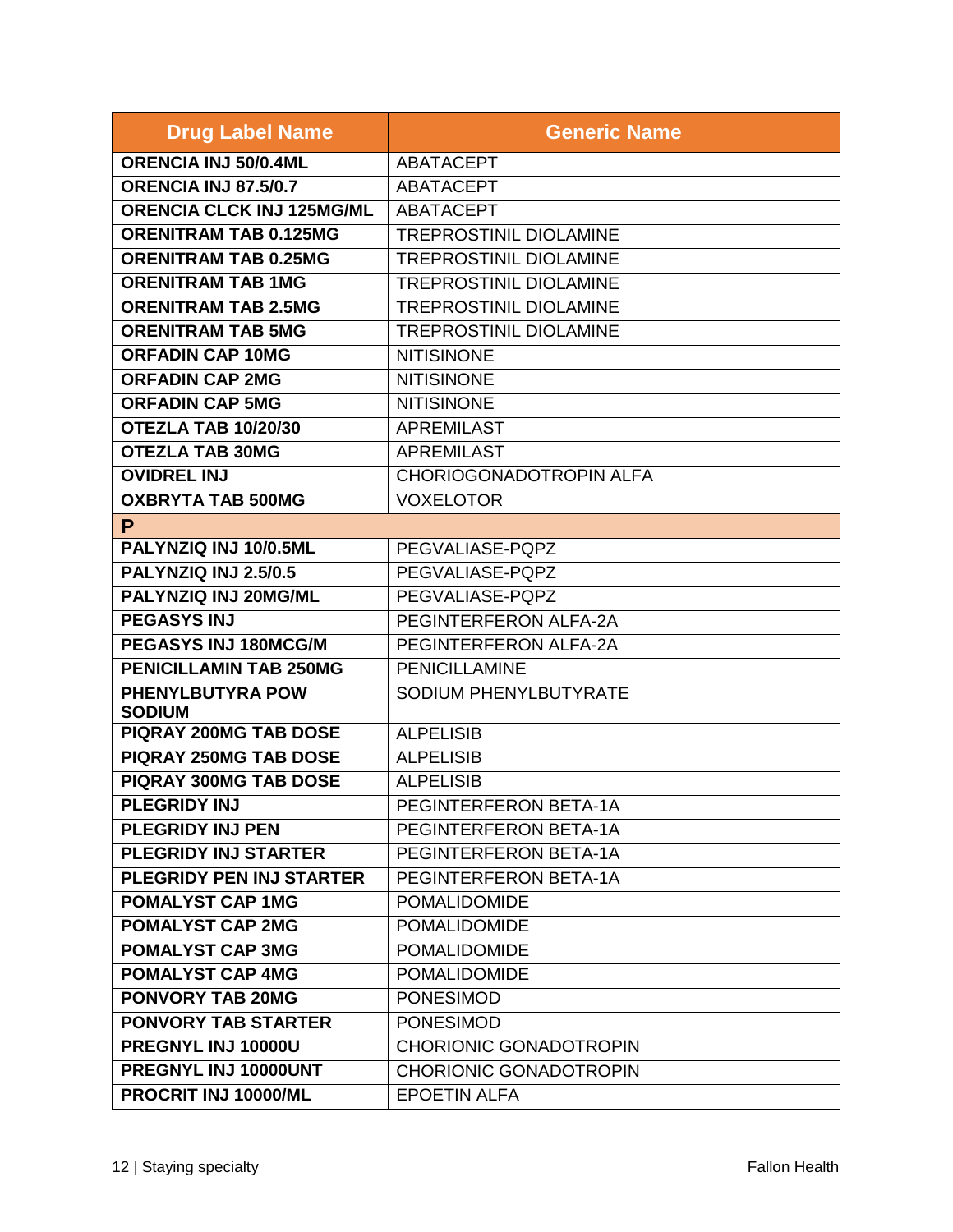| <b>Drug Label Name</b>          | <b>Generic Name</b>                                   |
|---------------------------------|-------------------------------------------------------|
| PROCRIT INJ 2000/ML             | <b>EPOETIN ALFA</b>                                   |
| PROCRIT INJ 20000/ML            | <b>EPOETIN ALFA</b>                                   |
| PROCRIT INJ 2000U/ML            | <b>EPOETIN ALFA</b>                                   |
| PROCRIT INJ 3000/ML             | <b>EPOETIN ALFA</b>                                   |
| PROCRIT INJ 3000U/ML            | <b>EPOETIN ALFA</b>                                   |
| PROCRIT INJ 4000/ML             | <b>EPOETIN ALFA</b>                                   |
| PROCRIT INJ 40000/ML            | <b>EPOETIN ALFA</b>                                   |
| PROCRIT INJ 4000U/ML            | <b>EPOETIN ALFA</b>                                   |
| PROFASI INJ 10000UNT            | <b>CHORIONIC GONADOTROPIN</b>                         |
| PROFASI HP INJ 10000UNT         | <b>CHORIONIC GONADOTROPIN</b>                         |
| PROFASI HP INJ 5000U            | <b>CHORIONIC GONADOTROPIN</b>                         |
| PROFASI HP INJ 5000UNIT         | <b>CHORIONIC GONADOTROPIN</b>                         |
| <b>PROMACTA PAK 25MG</b>        | <b>ELTROMBOPAG OLAMINE</b>                            |
| <b>PROMACTA POW 12.5MG</b>      | <b>ELTROMBOPAG OLAMINE</b>                            |
| <b>PROMACTA TAB 12.5MG</b>      | <b>ELTROMBOPAG OLAMINE</b>                            |
| <b>PROMACTA TAB 25MG</b>        | <b>ELTROMBOPAG OLAMINE</b>                            |
| <b>PROMACTA TAB 50MG</b>        | <b>ELTROMBOPAG OLAMINE</b>                            |
| <b>PROMACTA TAB 75MG</b>        | <b>ELTROMBOPAG OLAMINE</b>                            |
| <b>PULMOZYME SOL 1MG/ML</b>     | <b>DORNASE ALFA</b>                                   |
| <b>PURIXAN SUS 20MG/ML</b>      | <b>MERCAPTOPURINE</b>                                 |
| R.                              |                                                       |
| <b>RAVICTI LIQ 1.1GM/ML</b>     | <b>GLYCEROL PHENYLBUTYRATE</b>                        |
| <b>REBETOL CAP 200MG</b>        | RIBAVIRIN (HEPATITIS C)                               |
| <b>REBIF INJ 22/0.5</b>         | <b>INTERFERON BETA-1A</b>                             |
| <b>REBIF INJ 44/0.5</b>         | <b>INTERFERON BETA-1A</b>                             |
| <b>REBIF REBIDO INJ 22/0.5</b>  | <b>INTERFERON BETA-1A</b>                             |
| <b>REBIF REBIDO INJ 44/0.5</b>  | <b>INTERFERON BETA-1A</b>                             |
| <b>REBIF REBIDO INJ TITRATN</b> | <b>INTERFERON BETA-1A</b>                             |
| <b>REBIF TITRTN INJ PACK</b>    | <b>INTERFERON BETA-1A</b>                             |
| <b>RESP CORTICO INJ GEL 80U</b> | <b>CORTICOTROPIN</b>                                  |
| <b>RETACRIT INJ 10000UNT</b>    | <b>EPOETIN ALFA-EPBX</b>                              |
| <b>RETACRIT INJ 20000UNI</b>    | <b>EPOETIN ALFA-EPBX</b>                              |
| <b>RETACRIT INJ 2000UNIT</b>    | <b>EPOETIN ALFA-EPBX</b>                              |
| <b>RETACRIT INJ 3000UNIT</b>    | <b>EPOETIN ALFA-EPBX</b>                              |
| <b>RETACRIT INJ 40000UNT</b>    | <b>EPOETIN ALFA-EPBX</b>                              |
| <b>RETACRIT INJ 4000UNIT</b>    | <b>EPOETIN ALFA-EPBX</b>                              |
| <b>RETEVMO CAP 40MG</b>         | <b>SELPERCATINIB</b>                                  |
| <b>RETEVMO CAP 80MG</b>         | <b>SELPERCATINIB</b>                                  |
| <b>REVATIO SUS 10MG/ML</b>      | SILDENAFIL CITRATE (PULMONARY<br><b>HYPERTENSION)</b> |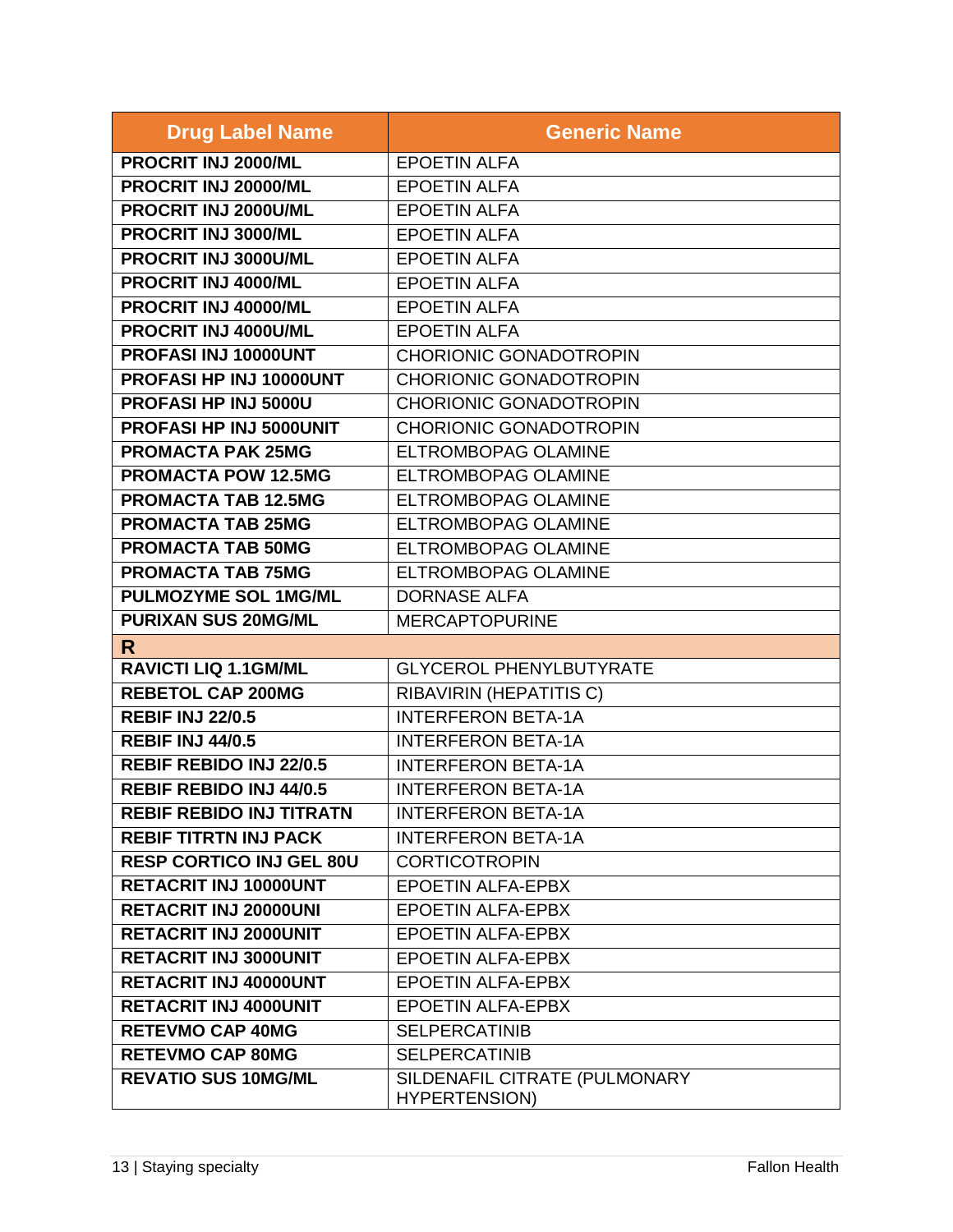| <b>Drug Label Name</b>          | <b>Generic Name</b>            |
|---------------------------------|--------------------------------|
| <b>REVATIO TAB 20MG</b>         | SILDENAFIL CITRATE (PULMONARY  |
|                                 | <b>HYPERTENSION)</b>           |
| <b>REVLIMID CAP 10MG</b>        | <b>LENALIDOMIDE</b>            |
| <b>REVLIMID CAP 15MG</b>        | <b>LENALIDOMIDE</b>            |
| <b>REVLIMID CAP 2.5MG</b>       | <b>LENALIDOMIDE</b>            |
| <b>REVLIMID CAP 20MG</b>        | <b>LENALIDOMIDE</b>            |
| <b>REVLIMID CAP 25MG</b>        | <b>LENALIDOMIDE</b>            |
| <b>REVLIMID CAP 5MG</b>         | <b>LENALIDOMIDE</b>            |
| <b>RIBASPHERE CAP 200MG</b>     | RIBAVIRIN (HEPATITIS C)        |
| <b>RIBASPHERE TAB 200MG</b>     | <b>RIBAVIRIN (HEPATITIS C)</b> |
| <b>RIBAVIRIN CAP 200MG</b>      | <b>RIBAVIRIN (HEPATITIS C)</b> |
| <b>RIBAVIRIN TAB 200MG</b>      | <b>RIBAVIRIN (HEPATITIS C)</b> |
| <b>RINVOQ TAB 15MG ER</b>       | <b>UPADACITINIB</b>            |
| <b>ROZLYTREK CAP 100MG</b>      | <b>ENTRECTINIB</b>             |
| <b>ROZLYTREK CAP 200MG</b>      | <b>ENTRECTINIB</b>             |
| <b>RUBRACA TAB 200MG</b>        | <b>RUCAPARIB CAMSYLATE</b>     |
| <b>RUBRACA TAB 250MG</b>        | <b>RUCAPARIB CAMSYLATE</b>     |
| <b>RUBRACA TAB 300MG</b>        | <b>RUCAPARIB CAMSYLATE</b>     |
| <b>RYDAPT CAP 25MG</b>          | <b>MIDOSTAURIN</b>             |
| S                               |                                |
| <b>SABRIL POW 500MG</b>         | <b>VIGABATRIN</b>              |
| <b>SABRIL TAB 500MG</b>         | <b>VIGABATRIN</b>              |
| <b>SAIZEN INJ 5MG</b>           | SOMATROPIN (NON-REFRIGERATED)  |
| <b>SAIZEN INJ 8.8MG</b>         | SOMATROPIN (NON-REFRIGERATED)  |
| <b>SAIZENPREP INJ 8.8MG</b>     | SOMATROPIN (NON-REFRIGERATED)  |
| <b>SAJAZIR INJ 30MG/3ML</b>     | <b>ICATIBANT ACETATE</b>       |
| <b>SAMSCA TAB 15MG</b>          | <b>TOLVAPTAN</b>               |
| <b>SAMSCA TAB 30MG</b>          | <b>TOLVAPTAN</b>               |
| <b>SANDOSTATIN INJ .05MG/ML</b> | <b>OCTREOTIDE ACETATE</b>      |
| <b>SANDOSTATIN INJ 0.05MG/1</b> | <b>OCTREOTIDE ACETATE</b>      |
| <b>SANDOSTATIN INJ 0.1MG/ML</b> | <b>OCTREOTIDE ACETATE</b>      |
| <b>SANDOSTATIN INJ 0.5MG/ML</b> | <b>OCTREOTIDE ACETATE</b>      |
| <b>SANDOSTATIN INJ 1000MCG</b>  | <b>OCTREOTIDE ACETATE</b>      |
| <b>SANDOSTATIN INJ 100MCG</b>   | <b>OCTREOTIDE ACETATE</b>      |
| <b>SANDOSTATIN INJ 200MCG</b>   | <b>OCTREOTIDE ACETATE</b>      |
| <b>SANDOSTATIN INJ 500MCG</b>   | <b>OCTREOTIDE ACETATE</b>      |
| <b>SANDOSTATIN INJ 50MCG/ML</b> | <b>OCTREOTIDE ACETATE</b>      |
| <b>SAPROPTERIN POW 100MG</b>    | SAPROPTERIN DIHYDROCHLORIDE    |
| <b>SAPROPTERIN POW 500MG</b>    | SAPROPTERIN DIHYDROCHLORIDE    |
| <b>SAPROPTERIN TAB 100MG</b>    | SAPROPTERIN DIHYDROCHLORIDE    |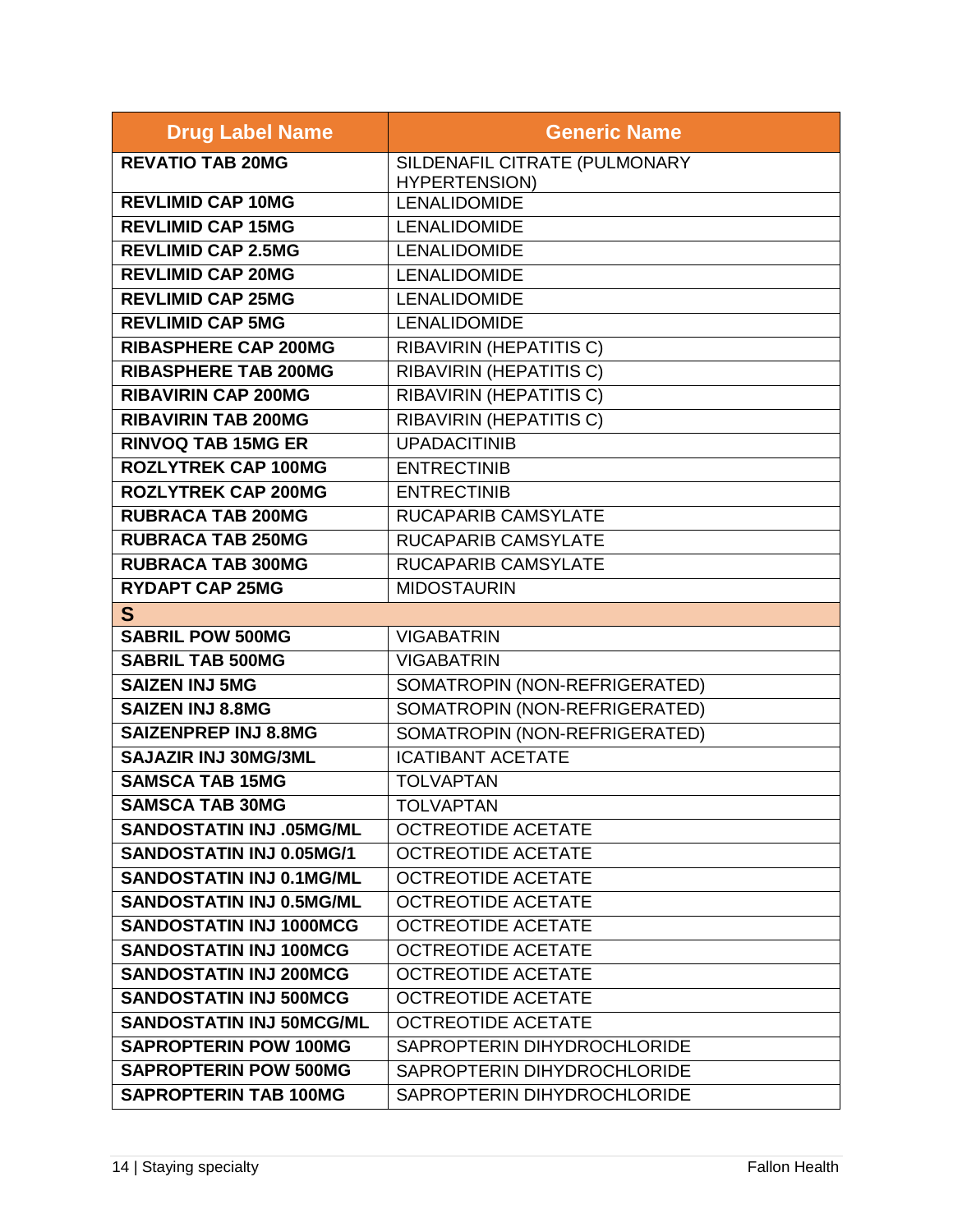| <b>Drug Label Name</b>          | <b>Generic Name</b>                                   |
|---------------------------------|-------------------------------------------------------|
| <b>SEROSTIM INJ 4MG</b>         | SOMATROPIN (NON-REFRIGERATED)                         |
| <b>SEROSTIM INJ 6MG</b>         | <b>SOMATROPIN</b>                                     |
| <b>SEROSTIM INJ 8.8MG</b>       | SOMATROPIN (NON-REFRIGERATED)                         |
| <b>SILDENAFIL SUS 10MG/ML</b>   | SILDENAFIL CITRATE (PULMONARY                         |
| <b>SILDENAFIL TAB 20MG</b>      | <b>HYPERTENSION)</b><br>SILDENAFIL CITRATE (PULMONARY |
|                                 | <b>HYPERTENSION)</b>                                  |
| <b>SILIQ INJ 210/1.5</b>        | <b>BRODALUMAB</b>                                     |
| SIMPONI INJ 100MG/ML            | <b>GOLIMUMAB</b>                                      |
| SIMPONI INJ 50/0.5ML            | <b>GOLIMUMAB</b>                                      |
| <b>SKYRIZI INJ 150DOSE</b>      | RISANKIZUMAB-RZAA                                     |
| <b>SKYRIZI INJ 150MG/ML</b>     | RISANKIZUMAB-RZAA                                     |
| <b>SKYRIZI PEN INJ 150MG/ML</b> | RISANKIZUMAB-RZAA                                     |
| <b>SODIUM PHENY TAB 500MG</b>   | SODIUM PHENYLBUTYRATE                                 |
| SOFOS/VELPAT TAB 400-100        | SOFOSBUVIR-VELPATASVIR                                |
| <b>SOMATULINE INJ 120/.5ML</b>  | <b>LANREOTIDE ACETATE</b>                             |
| <b>SOMATULINE INJ 60/0.2ML</b>  | <b>LANREOTIDE ACETATE</b>                             |
| <b>SOMATULINE INJ 90/0.3ML</b>  | <b>LANREOTIDE ACETATE</b>                             |
| <b>SOMAVERT INJ 10MG</b>        | <b>PEGVISOMANT</b>                                    |
| <b>SOMAVERT INJ 15MG</b>        | <b>PEGVISOMANT</b>                                    |
| <b>SOMAVERT INJ 20MG</b>        | <b>PEGVISOMANT</b>                                    |
| <b>SOMAVERT INJ 25MG</b>        | <b>PEGVISOMANT</b>                                    |
| <b>SOMAVERT INJ 30MG</b>        | <b>PEGVISOMANT</b>                                    |
| <b>SOVALDI PAK 150MG</b>        | <b>SOFOSBUVIR</b>                                     |
| <b>SOVALDI PAK 200MG</b>        | <b>SOFOSBUVIR</b>                                     |
| <b>SOVALDI TAB 200MG</b>        | <b>SOFOSBUVIR</b>                                     |
| <b>SOVALDI TAB 400MG</b>        | <b>SOFOSBUVIR</b>                                     |
| <b>SPRYCEL TAB 100MG</b>        | <b>DASATINIB</b>                                      |
| <b>SPRYCEL TAB 140MG</b>        | <b>DASATINIB</b>                                      |
| <b>SPRYCEL TAB 20MG</b>         | <b>DASATINIB</b>                                      |
| <b>SPRYCEL TAB 50MG</b>         | <b>DASATINIB</b>                                      |
| <b>SPRYCEL TAB 70MG</b>         | <b>DASATINIB</b>                                      |
| <b>SPRYCEL TAB 80MG</b>         | <b>DASATINIB</b>                                      |
| <b>STELARA INJ 45MG/0.5</b>     | <b>USTEKINUMAB</b>                                    |
| <b>STELARA INJ 90MG/ML</b>      | <b>USTEKINUMAB</b>                                    |
| <b>STIVARGA TAB 40MG</b>        | <b>REGORAFENIB</b>                                    |
| <b>SUNITINIB CAP 12.5MG</b>     | <b>SUNITINIB MALATE</b>                               |
| <b>SUNITINIB CAP 25MG</b>       | <b>SUNITINIB MALATE</b>                               |
| <b>SUNITINIB CAP 37.5MG</b>     | <b>SUNITINIB MALATE</b>                               |
| <b>SUNITINIB CAP 50MG</b>       | <b>SUNITINIB MALATE</b>                               |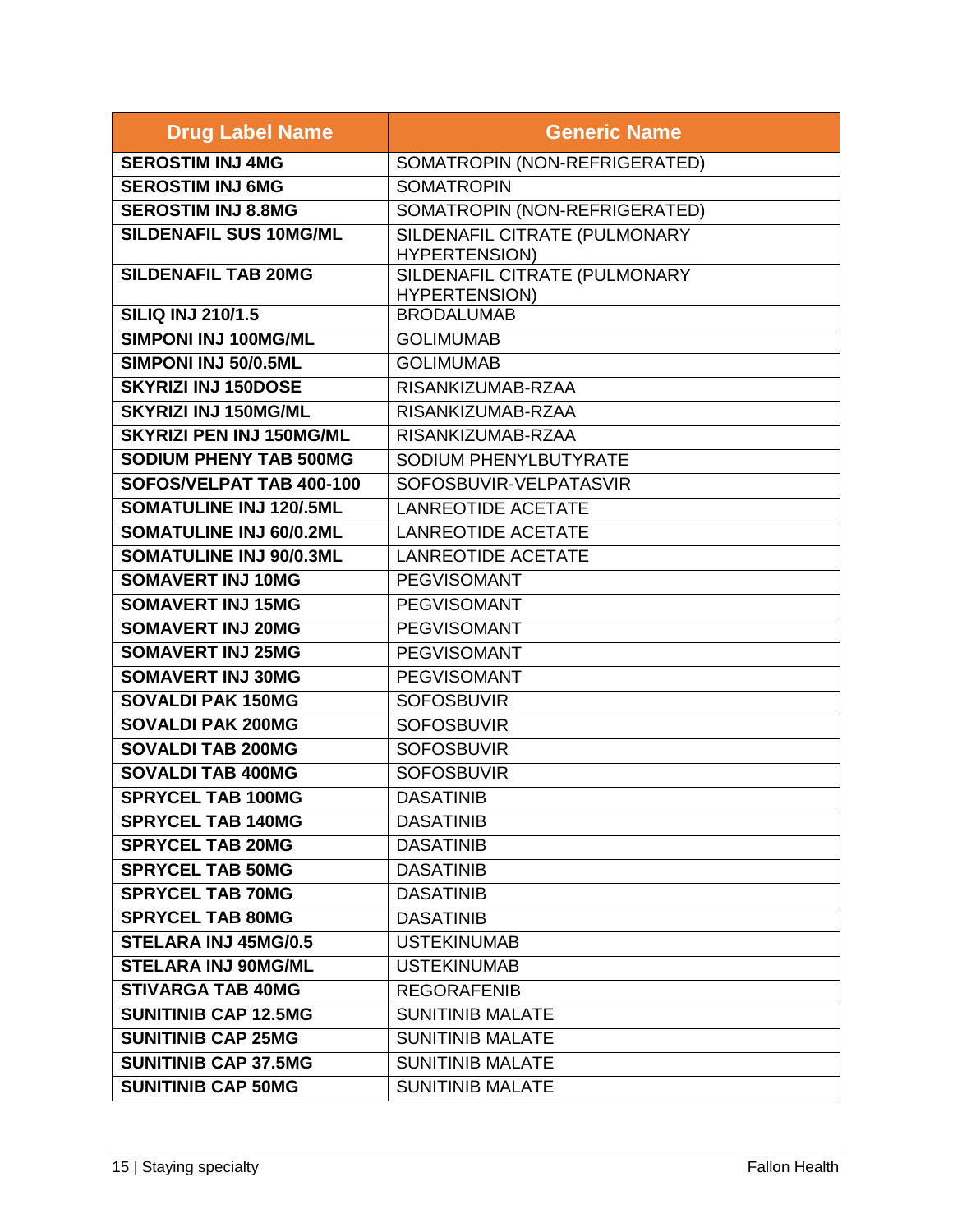| <b>Drug Label Name</b>        | <b>Generic Name</b>                |
|-------------------------------|------------------------------------|
| <b>SUTENT CAP 12.5MG</b>      | <b>SUNITINIB MALATE</b>            |
| <b>SUTENT CAP 25MG</b>        | <b>SUNITINIB MALATE</b>            |
| <b>SUTENT CAP 37.5MG</b>      | <b>SUNITINIB MALATE</b>            |
| <b>SUTENT CAP 50MG</b>        | <b>SUNITINIB MALATE</b>            |
| <b>SYPRINE CAP 250MG</b>      | <b>TRIENTINE HCL</b>               |
| T.                            |                                    |
| <b>TABRECTA TAB 150MG</b>     | <b>CAPMATINIB HCL</b>              |
| <b>TABRECTA TAB 200MG</b>     | <b>CAPMATINIB HCL</b>              |
| <b>TADALAFIL TAB 20MG</b>     | TADALAFIL (PULMONARY HYPERTENSION) |
| <b>TAFINLAR CAP 50MG</b>      | <b>DABRAFENIB MESYLATE</b>         |
| <b>TAFINLAR CAP 75MG</b>      | DABRAFENIB MESYLATE                |
| <b>TAGRISSO TAB 40MG</b>      | <b>OSIMERTINIB MESYLATE</b>        |
| <b>TAGRISSO TAB 80MG</b>      | <b>OSIMERTINIB MESYLATE</b>        |
| <b>TAKHZYRO INJ 300/2ML</b>   | LANADELUMAB-FLYO                   |
| <b>TALTZ INJ 80MG/ML</b>      | <b>IXEKIZUMAB</b>                  |
| <b>TALZENNA CAP 0.25MG</b>    | <b>TALAZOPARIB TOSYLATE</b>        |
| <b>TALZENNA CAP 1MG</b>       | <b>TALAZOPARIB TOSYLATE</b>        |
| <b>TARCEVA TAB 100MG</b>      | <b>ERLOTINIB HCL</b>               |
| <b>TARCEVA TAB 150MG</b>      | <b>ERLOTINIB HCL</b>               |
| <b>TARCEVA TAB 25MG</b>       | <b>ERLOTINIB HCL</b>               |
| <b>TARGRETIN CAP 75MG</b>     | <b>BEXAROTENE</b>                  |
| <b>TARGRETIN GEL 1%</b>       | <b>BEXAROTENE (TOPICAL)</b>        |
| <b>TASIGNA CAP 150MG</b>      | <b>NILOTINIB HCL</b>               |
| <b>TASIGNA CAP 200MG</b>      | <b>NILOTINIB HCL</b>               |
| <b>TASIGNA CAP 50MG</b>       | <b>NILOTINIB HCL</b>               |
| <b>TECFIDERA CAP 120MG</b>    | <b>DIMETHYL FUMARATE</b>           |
| <b>TECFIDERA CAP 240MG</b>    | <b>DIMETHYL FUMARATE</b>           |
| <b>TECFIDERA MIS STARTER</b>  | <b>DIMETHYL FUMARATE</b>           |
| TEGA-GONAD INJ 10000U         | <b>CHORIONIC GONADOTROPIN</b>      |
| <b>TEMODAR CAP 100MG</b>      | <b>TEMOZOLOMIDE</b>                |
| <b>TEMODAR CAP 140MG</b>      | <b>TEMOZOLOMIDE</b>                |
| <b>TEMODAR CAP 180MG</b>      | <b>TEMOZOLOMIDE</b>                |
| <b>TEMODAR CAP 20MG</b>       | <b>TEMOZOLOMIDE</b>                |
| <b>TEMODAR CAP 250MG</b>      | <b>TEMOZOLOMIDE</b>                |
| <b>TEMODAR CAP 5MG</b>        | <b>TEMOZOLOMIDE</b>                |
| <b>TEMOZOLOMIDE CAP 100MG</b> | <b>TEMOZOLOMIDE</b>                |
| <b>TEMOZOLOMIDE CAP 140MG</b> | <b>TEMOZOLOMIDE</b>                |
| <b>TEMOZOLOMIDE CAP 180MG</b> | <b>TEMOZOLOMIDE</b>                |
| <b>TEMOZOLOMIDE CAP 20MG</b>  | <b>TEMOZOLOMIDE</b>                |
| <b>TEMOZOLOMIDE CAP 250MG</b> | <b>TEMOZOLOMIDE</b>                |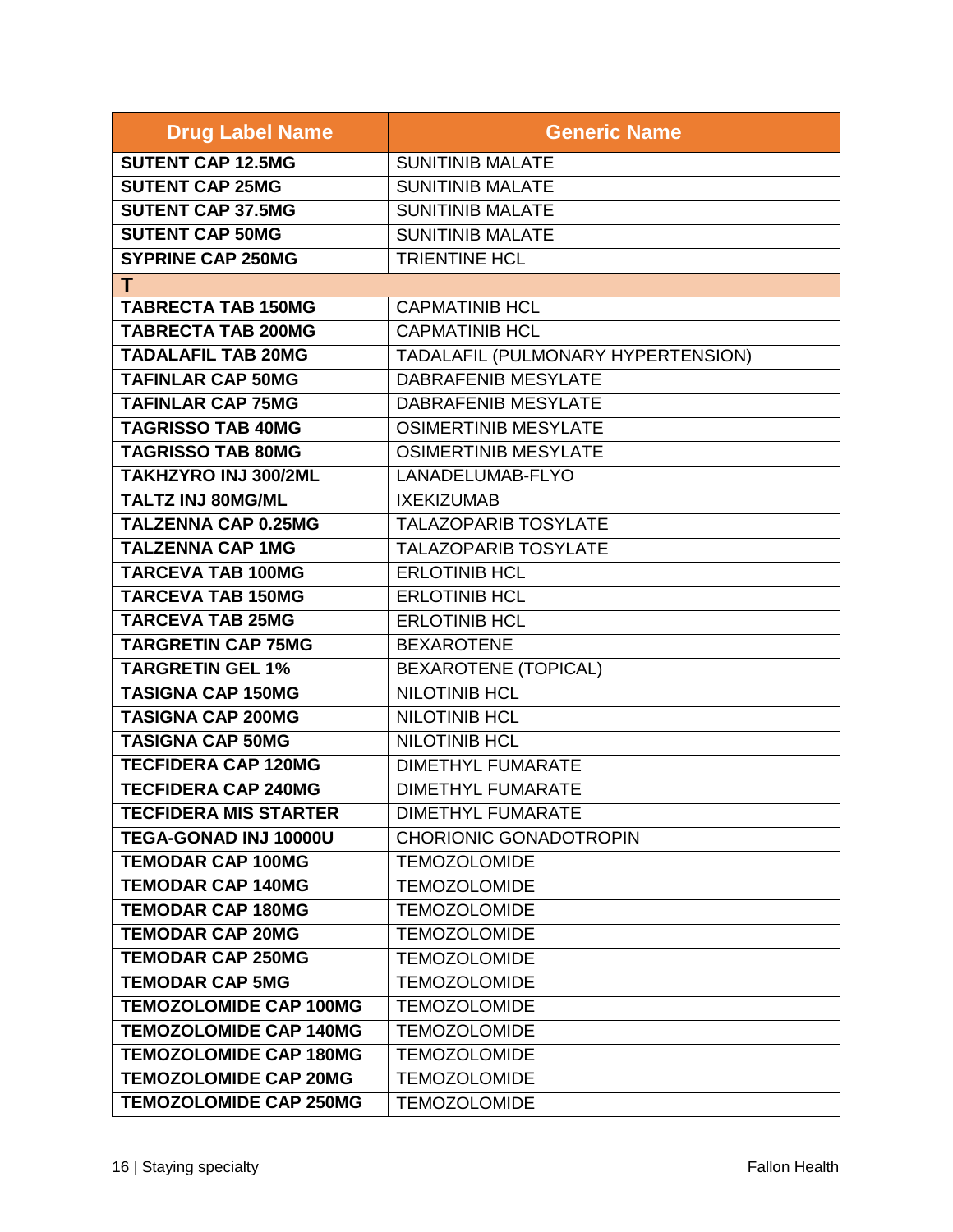| <b>Drug Label Name</b>           | <b>Generic Name</b>         |
|----------------------------------|-----------------------------|
| <b>TEMOZOLOMIDE CAP 5MG</b>      | <b>TEMOZOLOMIDE</b>         |
| <b>TERIPARATIDE INJ</b>          | TERIPARATIDE (RECOMBINANT)  |
| <b>TETRABENAZIN TAB 12.5MG</b>   | <b>TETRABENAZINE</b>        |
| <b>TETRABENAZIN TAB 25MG</b>     | <b>TETRABENAZINE</b>        |
| <b>TEV-TROPIN INJ 5MG</b>        | <b>SOMATROPIN</b>           |
| <b>THALOMID CAP 100MG</b>        | <b>THALIDOMIDE</b>          |
| <b>THALOMID CAP 150MG</b>        | <b>THALIDOMIDE</b>          |
| <b>THALOMID CAP 200MG</b>        | <b>THALIDOMIDE</b>          |
| <b>THALOMID CAP 50MG</b>         | <b>THALIDOMIDE</b>          |
| TOBI NEB 300/5ML                 | <b>TOBRAMYCIN</b>           |
| <b>TOBI PODHALR CAP 28MG</b>     | <b>TOBRAMYCIN</b>           |
| <b>TOBRAMYCIN NEB 300/4ML</b>    | <b>TOBRAMYCIN</b>           |
| <b>TOBRAMYCIN NEB 300/5ML</b>    | <b>TOBRAMYCIN</b>           |
| <b>TOLVAPTAN TAB 15MG</b>        | <b>TOLVAPTAN</b>            |
| <b>TOLVAPTAN TAB 30MG</b>        | <b>TOLVAPTAN</b>            |
| <b>TRACLEER TAB 125MG</b>        | <b>BOSENTAN</b>             |
| <b>TRACLEER TAB 32MG</b>         | <b>BOSENTAN</b>             |
| <b>TRACLEER TAB 62.5MG</b>       | <b>BOSENTAN</b>             |
| <b>TREMFYA INJ 100MG/ML</b>      | <b>GUSELKUMAB</b>           |
| <b>TRIENTINE CAP 250MG</b>       | <b>TRIENTINE HCL</b>        |
| <b>TYKERB TAB 250MG</b>          | <b>LAPATINIB DITOSYLATE</b> |
| <b>TYMLOS INJ</b>                | <b>ABALOPARATIDE</b>        |
| <b>TYVASO SOL 0.6MG/ML</b>       | <b>TREPROSTINIL</b>         |
| <b>TYVASO REFIL SOL 0.6MG/ML</b> | <b>TREPROSTINIL</b>         |
| <b>TYVASO START SOL 0.6MG/ML</b> | <b>TREPROSTINIL</b>         |
| U                                |                             |
| <b>UDENYCA INJ 6MG/.6ML</b>      | PEGFILGRASTIM-CBQV          |
| <b>UPTRAVI TAB 1000MCG</b>       | <b>SELEXIPAG</b>            |
| <b>UPTRAVI TAB 1200MCG</b>       | <b>SELEXIPAG</b>            |
| <b>UPTRAVI TAB 1400MCG</b>       | <b>SELEXIPAG</b>            |
| <b>UPTRAVI TAB 1600MCG</b>       | <b>SELEXIPAG</b>            |
| <b>UPTRAVI TAB 200/800</b>       | <b>SELEXIPAG</b>            |
| <b>UPTRAVI TAB 200MCG</b>        | <b>SELEXIPAG</b>            |
| <b>UPTRAVI TAB 400MCG</b>        | <b>SELEXIPAG</b>            |
| <b>UPTRAVI TAB 600MCG</b>        | <b>SELEXIPAG</b>            |
| <b>UPTRAVI TAB 800MCG</b>        | <b>SELEXIPAG</b>            |
| V                                |                             |
| <b>VENTAVIS SOL 10MCG/ML</b>     | <b>ILOPROST</b>             |
| <b>VENTAVIS SOL 20MCG/ML</b>     | <b>ILOPROST</b>             |
| <b>VERZENIO TAB 100MG</b>        | <b>ABEMACICLIB</b>          |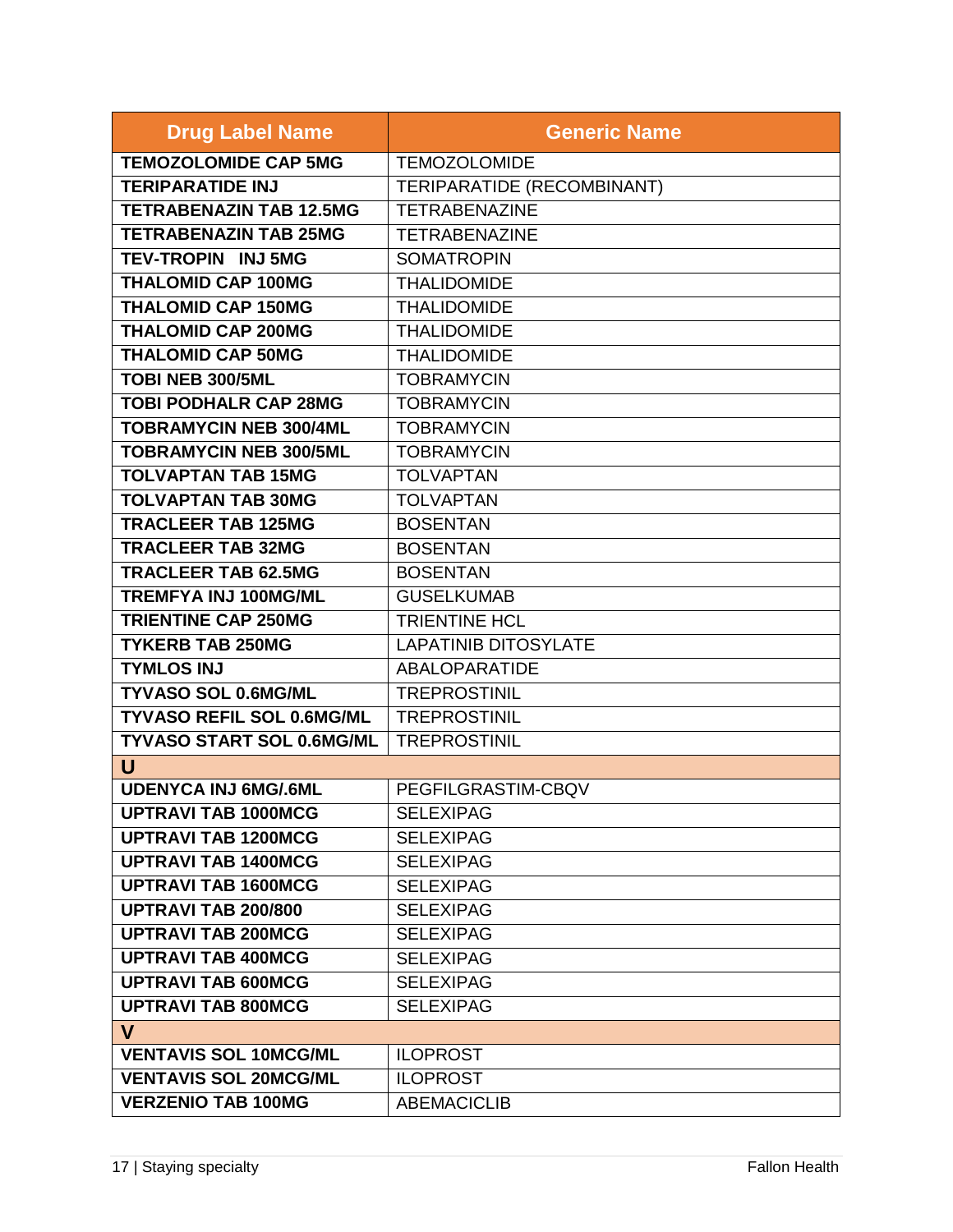| <b>Drug Label Name</b>      | <b>Generic Name</b>                                    |
|-----------------------------|--------------------------------------------------------|
| <b>VERZENIO TAB 150MG</b>   | <b>ABEMACICLIB</b>                                     |
| <b>VERZENIO TAB 200MG</b>   | <b>ABEMACICLIB</b>                                     |
| <b>VERZENIO TAB 50MG</b>    | <b>ABEMACICLIB</b>                                     |
| <b>VIEKIRA PAK TAB</b>      | OMBITASVIR-PARITAPREVIR-RITONAVIR-<br><b>DASABUVIR</b> |
| <b>VIGABATRIN PAK 500MG</b> | <b>VIGABATRIN</b>                                      |
| <b>VIGABATRIN TAB 500MG</b> | <b>VIGABATRIN</b>                                      |
| <b>VIGADRONE POW 500MG</b>  | <b>VIGABATRIN</b>                                      |
| <b>VITRAKVI CAP 100MG</b>   | <b>LAROTRECTINIB SULFATE</b>                           |
| <b>VITRAKVI CAP 25MG</b>    | <b>LAROTRECTINIB SULFATE</b>                           |
| <b>VITRAKVI SOL 20MG/ML</b> | <b>LAROTRECTINIB SULFATE</b>                           |
| <b>VIZIMPRO TAB 15MG</b>    | <b>DACOMITINIB</b>                                     |
| <b>VIZIMPRO TAB 30MG</b>    | <b>DACOMITINIB</b>                                     |
| <b>VIZIMPRO TAB 45MG</b>    | <b>DACOMITINIB</b>                                     |
| <b>VOSEVI TAB</b>           | SOFOSBUVIR-VELPATASVIR-VOXILAPREVIR                    |
| <b>VOTRIENT TAB 200MG</b>   | <b>PAZOPANIB HCL</b>                                   |
| <b>VUMERITY CAP 231MG</b>   | <b>DIROXIMEL FUMARATE</b>                              |
| <b>VYNDAMAX CAP 61MG</b>    | <b>TAFAMIDIS</b>                                       |
| <b>VYNDAQEL CAP 20MG</b>    | TAFAMIDIS MEGLUMINE (CARDIAC)                          |
| W                           |                                                        |
| <b>WAKIX TAB 17.8MG</b>     | <b>PITOLISANT HCL</b>                                  |
| <b>WAKIX TAB 4.45MG</b>     | PITOLISANT HCL                                         |
| X                           |                                                        |
| XALKORI CAP 200MG           | <b>CRIZOTINIB</b>                                      |
| XALKORI CAP 250MG           | <b>CRIZOTINIB</b>                                      |
| <b>XELJANZ SOL 1MG/ML</b>   | <b>TOFACITINIB CITRATE</b>                             |
| <b>XELJANZ TAB 10MG</b>     | <b>TOFACITINIB CITRATE</b>                             |
| <b>XELJANZTAB 5MG</b>       | <b>TOFACITINIB CITRATE</b>                             |
| <b>XELJANZ XR TAB 11MG</b>  | <b>TOFACITINIB CITRATE</b>                             |
| <b>XELJANZ XR TAB 22MG</b>  | <b>TOFACITINIB CITRATE</b>                             |
| <b>XELODA TAB 150MG</b>     | <b>CAPECITABINE</b>                                    |
| <b>XELODA TAB 500MG</b>     | <b>CAPECITABINE</b>                                    |
| <b>XENAZINE TAB 12.5MG</b>  | <b>TETRABENAZINE</b>                                   |
| <b>XENAZINE TAB 25MG</b>    | <b>TETRABENAZINE</b>                                   |
| <b>XTANDI CAP 40MG</b>      | <b>ENZALUTAMIDE</b>                                    |
| <b>XTANDI TAB 40MG</b>      | <b>ENZALUTAMIDE</b>                                    |
| <b>XTANDI TAB 80MG</b>      | <b>ENZALUTAMIDE</b>                                    |
| Y                           |                                                        |
| YONSA TAB 125MG             | ABIRATERONE ACETATE                                    |